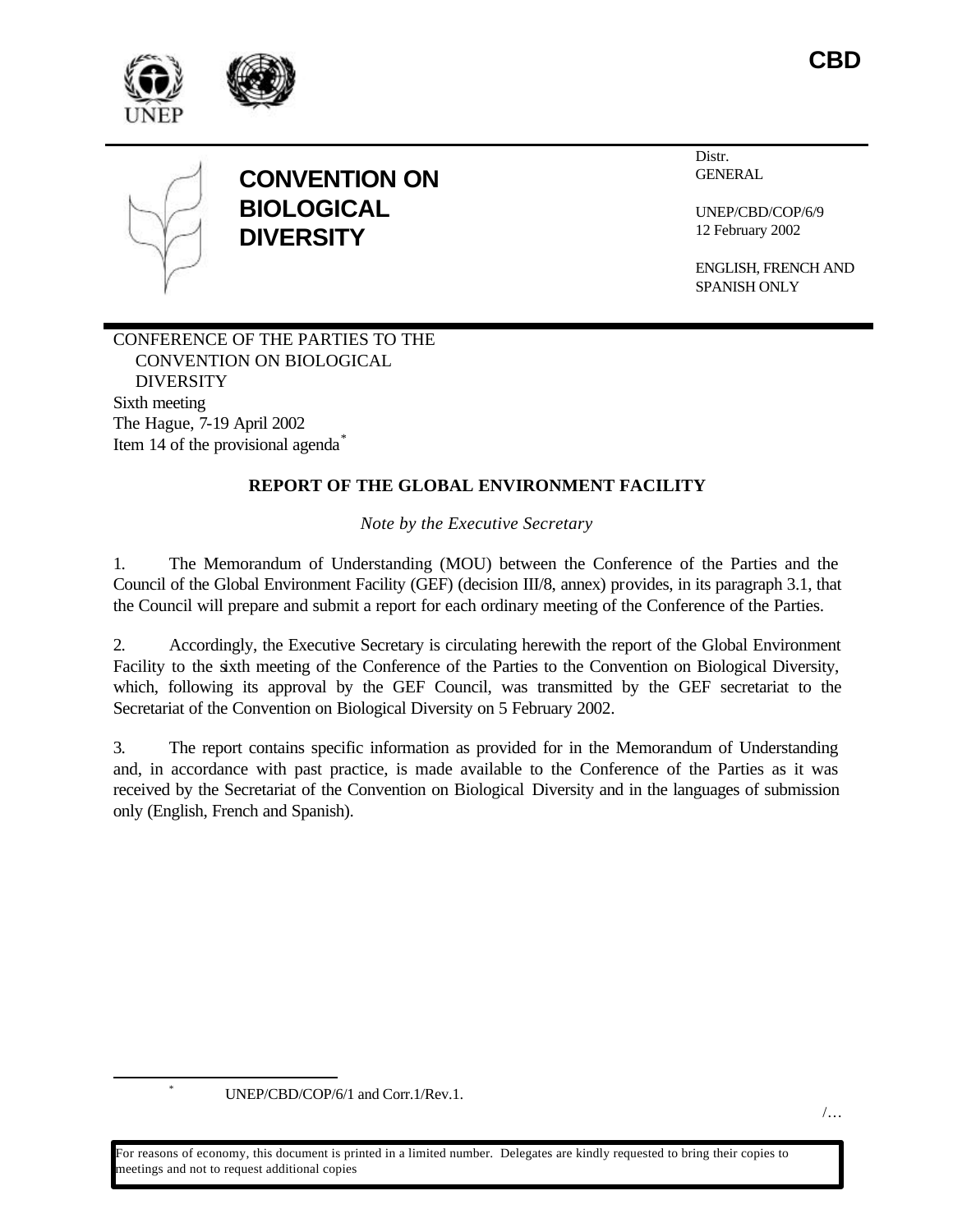

February 5, 2002

REPORT OF THE GEF TO THE SIXTH MEETING OF THE CONFERENCE OF THE PARTIES TO THE CONVENTION ON BIOLOGICAL DIVERSITY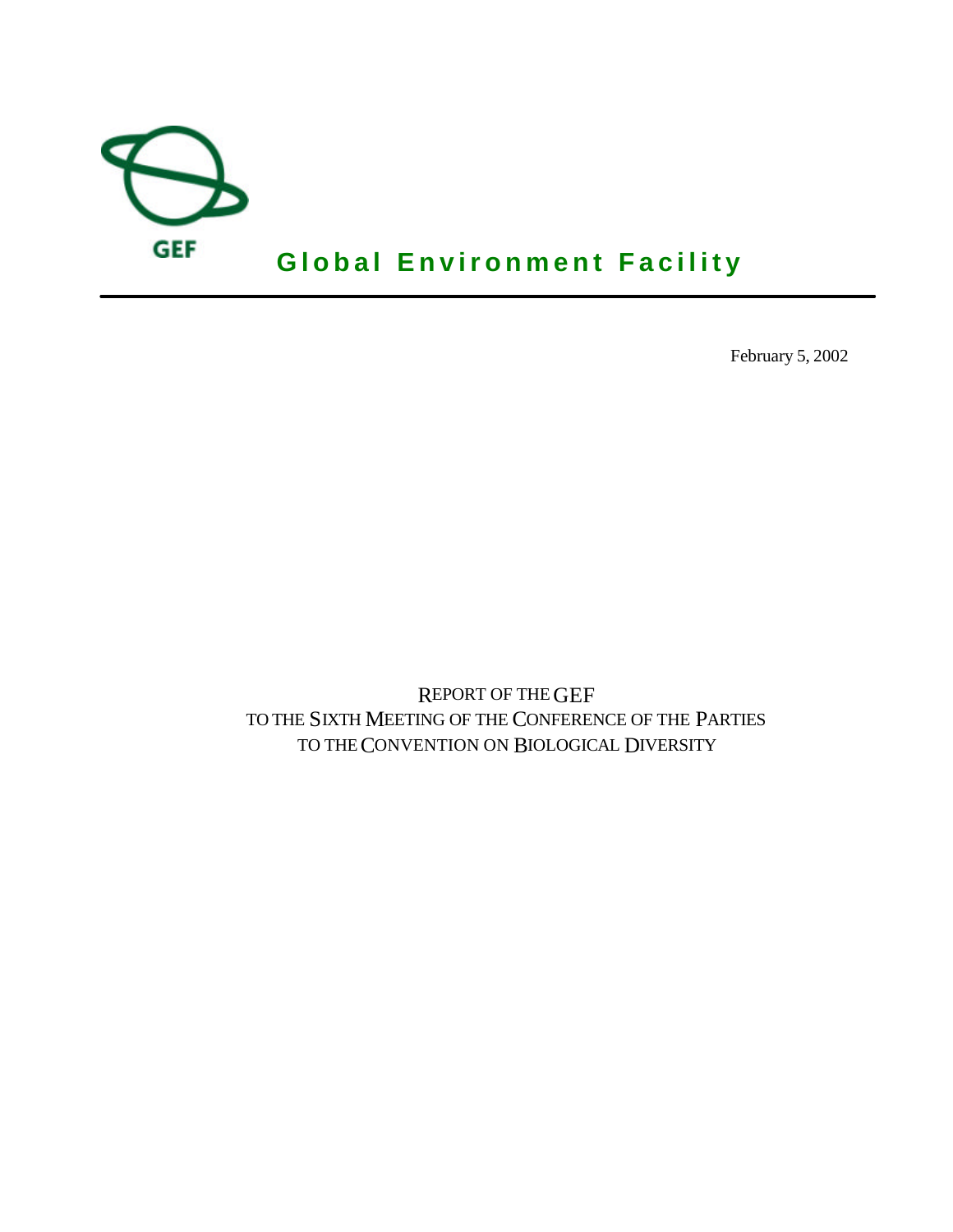## **CONTENTS**

| II.  |          |                                                                         |  |  |  |  |  |
|------|----------|-------------------------------------------------------------------------|--|--|--|--|--|
| III. |          |                                                                         |  |  |  |  |  |
|      |          |                                                                         |  |  |  |  |  |
| V.   |          |                                                                         |  |  |  |  |  |
|      |          |                                                                         |  |  |  |  |  |
|      |          | <b>ANNEXES</b>                                                          |  |  |  |  |  |
|      |          | ANNEX A: LIST OF REPORTS PREVIOUSLY SUBMITTED BY THE GEF COUNCIL TO THE |  |  |  |  |  |
|      |          | CONFERENCE OF THE PARTIES TO THE CONVENTION ON BIOLOGICAL               |  |  |  |  |  |
|      |          |                                                                         |  |  |  |  |  |
|      | ANNEX B: | PROJECTS APPROVED BY THE GEF IN THE AREA OF BIOLO GICAL DIVERSITY       |  |  |  |  |  |
|      |          | DURING THE REPORTING PERIOD (JULY 1999-JUNE 2001)21                     |  |  |  |  |  |
|      |          | ANNEX C: SYNTHESIS OF GEF PROJECTS IN THE AREA OF BIODIVERSITY30        |  |  |  |  |  |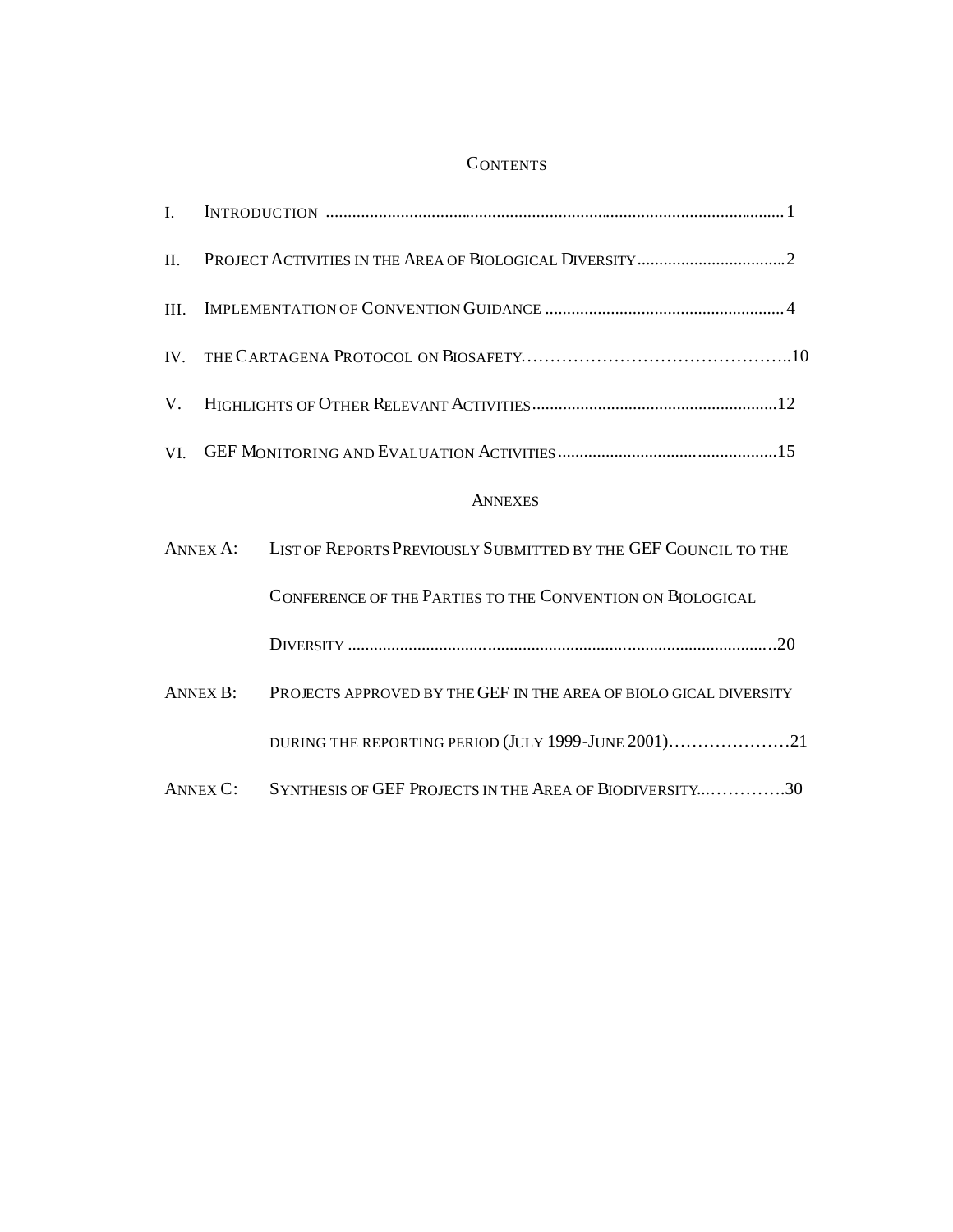### **I. INTRODUCTION**

j

1. The Memorandum of Understanding Between the Conference of the Parties to the Convention on Biological Diversity and the Council of the Global Environment Facility<sup>1</sup> provides that the GEF Council will report to the Conference of the Parties on all GEF-financed activities carried out in implementing the Convention.

2. This report has been prepared for the sixth meeting of the Conference of the Parties to the Convention on Biological Diversity. It covers the period from July 1, 1999, to June 30, 2001 (the period of the last report to the Conference of the Parties was from January 1, 1998, to June 30, 1999). This report describes GEF activities approved by the Council during the reporting period in the areas covered by the Convention and provides specific information on how the GEF has applied the guidance and decisions of the Conference of the Parties in its work related to the Convention. For reference, a list of reports previously provided by the GEF Council to the Conference of the Parties is included in Annex A. These reports contain information on GEF activities in prior years.

3. The Parties' attention is also drawn to the following GEF publications, which will be available to the sixth meeting of the Conference of the Parties to supplement the information contained in this report:

(a) *Global Environment Facility 2001 Annual Report* (available in English, French, and Spanish);

(b) *Operational Report on GEF Programs, December 2001* (available in English)<sup>2</sup>;

(c) *Project Performance Report 2000* (available in English, French, and Spanish);

(d) *Biodiversity Program Study* (Executive Summary available in English, French, and Spanish); and

(e) *A Guide for Self-Assessment of Country Capacity Needs for Global Environmental Management* (available in Arabic, Chinese, English, French, Russian, and Spanish $)^3$ .

<sup>1</sup> See Decision III/8 (*The Biodiversity Agenda*, Buenos Aires, Argentina, November 1996), *Memorandum of Understanding Between the Conference of the Parties to the Convention on Biological Diversity and the Council of the Global Environment Facility* and Decision on Agenda Item 11, *Joint Summary of the Chairs of the GEF Council Meeting*, April/May 1997.

 $2^{2}$  This report provides a listing of projects approved in the area of biological diversity as well as a financial report with an indication of the financial resources required for those projects.

<sup>&</sup>lt;sup>3</sup> Other relevant documents are also available on GEF website: *Operational Guidelines for Expedited Funding of National Self Assessments of Capacity Building Needs* and *Proposed Elements for Strategic Collaboration and a Framework for GEF Action on Capacity Building for the Global Environment.*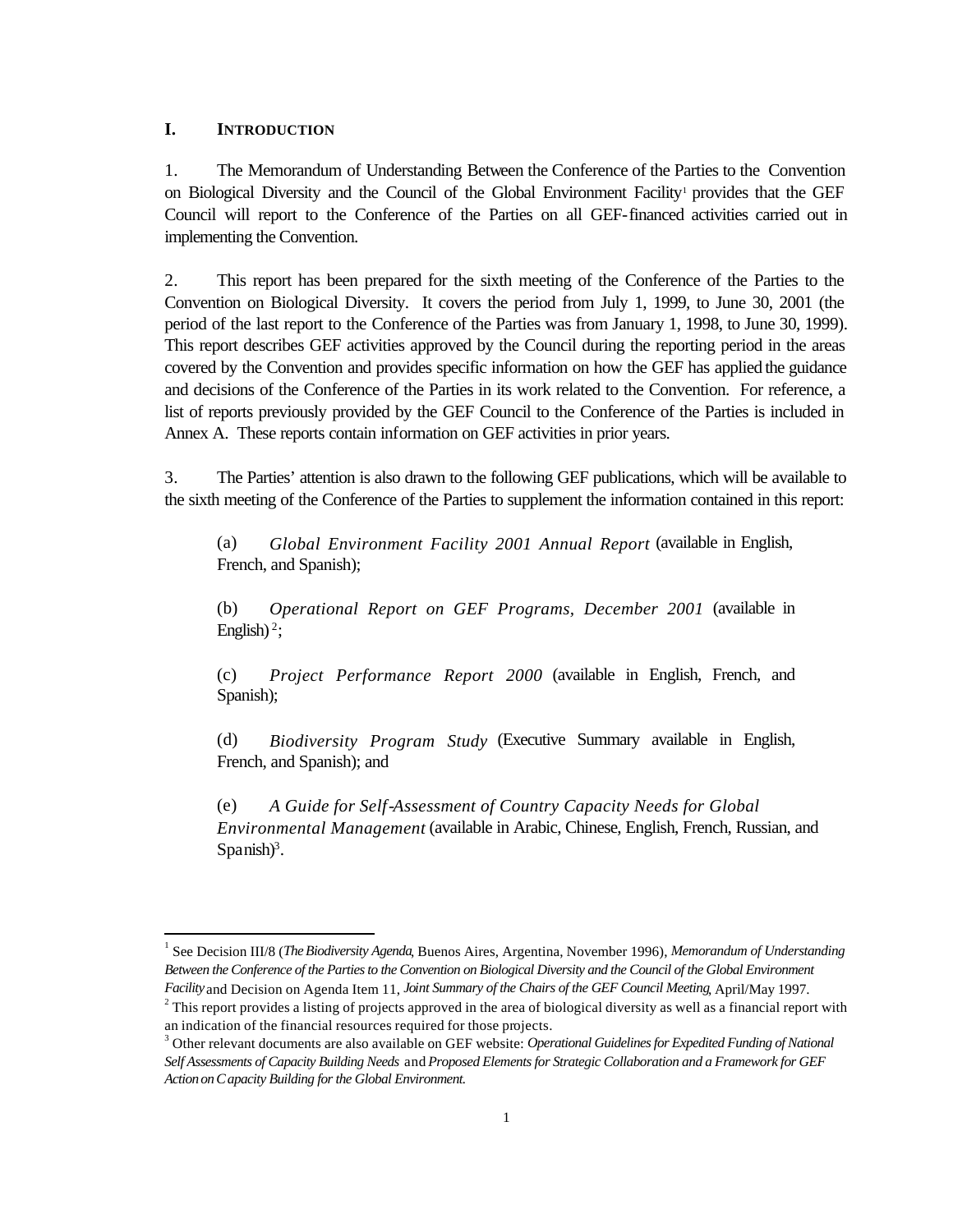### **II. PROJECT ACTIVITIES IN THE AREA OF BIOLOGICAL DIVERSITY**

4. The GEF, as the financial mechanism of the Convention, provides financing for activities consistent with the policies and program priorities established by the Conference of the Parties to the financial mechanism. GEF-financed activities are managed through its three Implementing Agencies: UNDP, UNEP, and the World Bank. In addition to financing projects and programs in the area of biological diversity, the GEF also catalyzes broader actions among its Implementing Agencies to support the objectives of the Convention. In the reporting period, the following GEF financing was allocated for project activities in the biological diversity area:

| Type of activity                                               | Number of<br>activities | <b>GEF</b> financing<br>(in US\$ millions) | Co-financing<br>(in US\$ millions) | Total financing<br>(in US\$ millions) |
|----------------------------------------------------------------|-------------------------|--------------------------------------------|------------------------------------|---------------------------------------|
| Medium-sized and<br>full projects                              | 86                      | 406.95                                     | 1232.55                            | 1639.50                               |
| Enabling activities<br>and clearing-house<br>mechanism add-ons | 50                      | 8.42                                       |                                    | 8.42                                  |
| Project preparation                                            | 58                      | 18.95                                      |                                    | 18.95                                 |
| <b>Total</b>                                                   | 194                     | 434.32                                     | 1232.55                            | 1666.87                               |

## **Table: Project Financing in the Area of Biological Diversity (July 1999 - June 2001)**

5. As indicated in the Table, the GEF allocation in the area of biological diversity during the reporting period was US\$434 million in grant financing out of total project costs of US\$1,666 million. The amount of US\$1,232 million was leveraged in co-financing for project activities from bilateral and multilateral agencies (including the GEF Implementing Agencies), recipient countries, and the private sector. Since the establishment of the GEF as a pilot program in 1991, over US\$1,300 million has been provided in grants from the GEF Trust Fund out of a total of US\$2,600 million allocated to biological diversity activities. An additional US\$1,300 million has been contributed through co-financing<sup>4</sup>.

6. Annex B lists all the 194 projects and project preparation grants approved by the GEF in the area of biological diversity during the reporting period. They are divided into three tables: Medium and Full-Sized Projects, Enabling Activities, and Project Preparation Activities. A complete listing of GEF project activities in the biological diversity area is contained in the December 2001 *Operational Report on GEF Programs*, which is available to the sixth meeting of the Conference of the Parties. A

j

<sup>4</sup> Figures and project information used in this report are based on data from the December 2001 *Operational Report on GEF Programs.*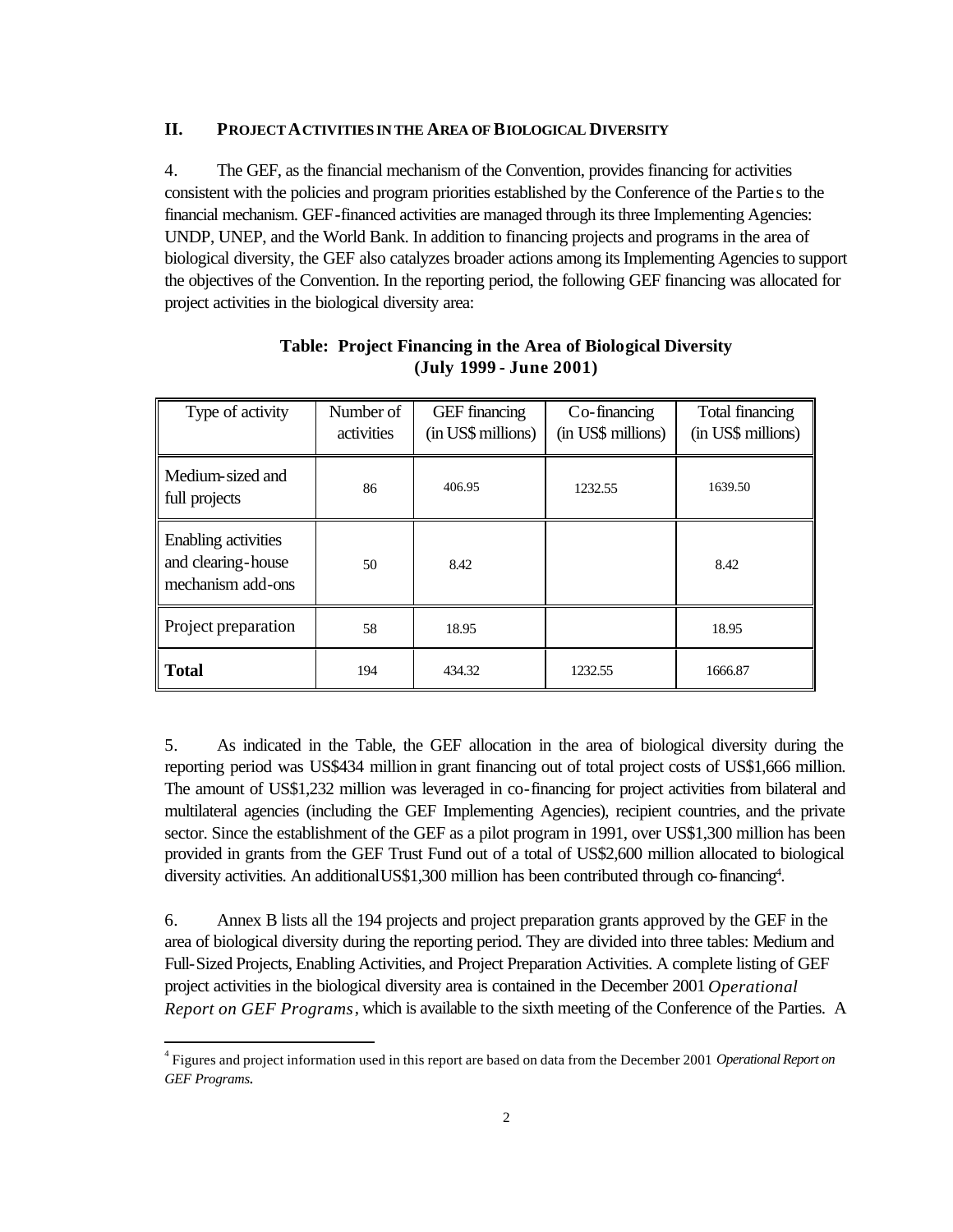synthesis of the different projects under implementation in the area of biological diversity is included in Annex C.

7. Eighty-six medium and full-sized projects were approved by the GEF during the reporting period. It would be useful to recall that the GEF Council approved medium-sized projects as one of the pathways for GEF funding in 1996 to respond to a request of the Conference of the Parties<sup>5</sup>. As of June 2001, there were 75 medium-sized projects (MSPs) in the biodiversity portfolio with GEF financing of US\$55 million out of 122 total MSPs, representing about 61 percent of the total such projects approved by the GEF.

8. During the reporting period, 50 enabling activity projects were approved under expedited procedures. Most of them have assisted countries to address assessment of capacity needs, which also include additional resources for countries to participate in the clearing-house mechanism.

9. Annex B also lists 58 project preparation grants provided by the GEF to assist recipient countries to develop a project concept into a project proposal during the reporting period. The GEF pipeline of projects under development is now available on the GEF website. The pipeline information is updated quarterly.

10. In addition to the projects listed above, it should be emphasized that many other GEF projects, in particular, projects under the operational program on integrated ecosystems management, projects in the focal area of international waters, and small grants programs, also include significant biodiversity components of direct relevance to the guidance provided by the Conference of the Parties to the Convention.

11. *Projects under the operational program on integrated ecosystems managemen t*. Projects under this operational program respond to the importance of looking at global environmental issues across broader landscapes and seascapes. Operationally, this means moving towards integrated and holistic approaches and an emphasis on dealing with land degradation issues. Specific problems relating to soil erosion and long-term loss of natural vegetation are among the common features of the current portfolio, where almost 70 percent of GEF-financed projects with land degradation components are within the biodiversity focal area. Issues arising from climate change adaptation have been raised as these relate to changes in biological functions of ecosystems due to rapid and persistent shifts in global weather patterns.

12. *Projects under international waters*. During the reporting period, there were 17 projects classified under the operational program on integrated land and water management which had crosscutting components dealing with marine, coastal, freshwater, coral reef, and watershed management. Of these, 14 projects had the additional components of addressing transboundary marine pollution.

l

<sup>&</sup>lt;sup>5</sup> See Decision II/6, paragraph 10, "The Conference of the Parties,... Recommends, for more effective implementation of its policies, strategies, and program priorities, that the Global Environment Facility explore the possibility of promoting diverse forms of public involvement and more effective collaboration between all tiers of government and civil society, including the feasibility of a program of grants for medium-sized projects."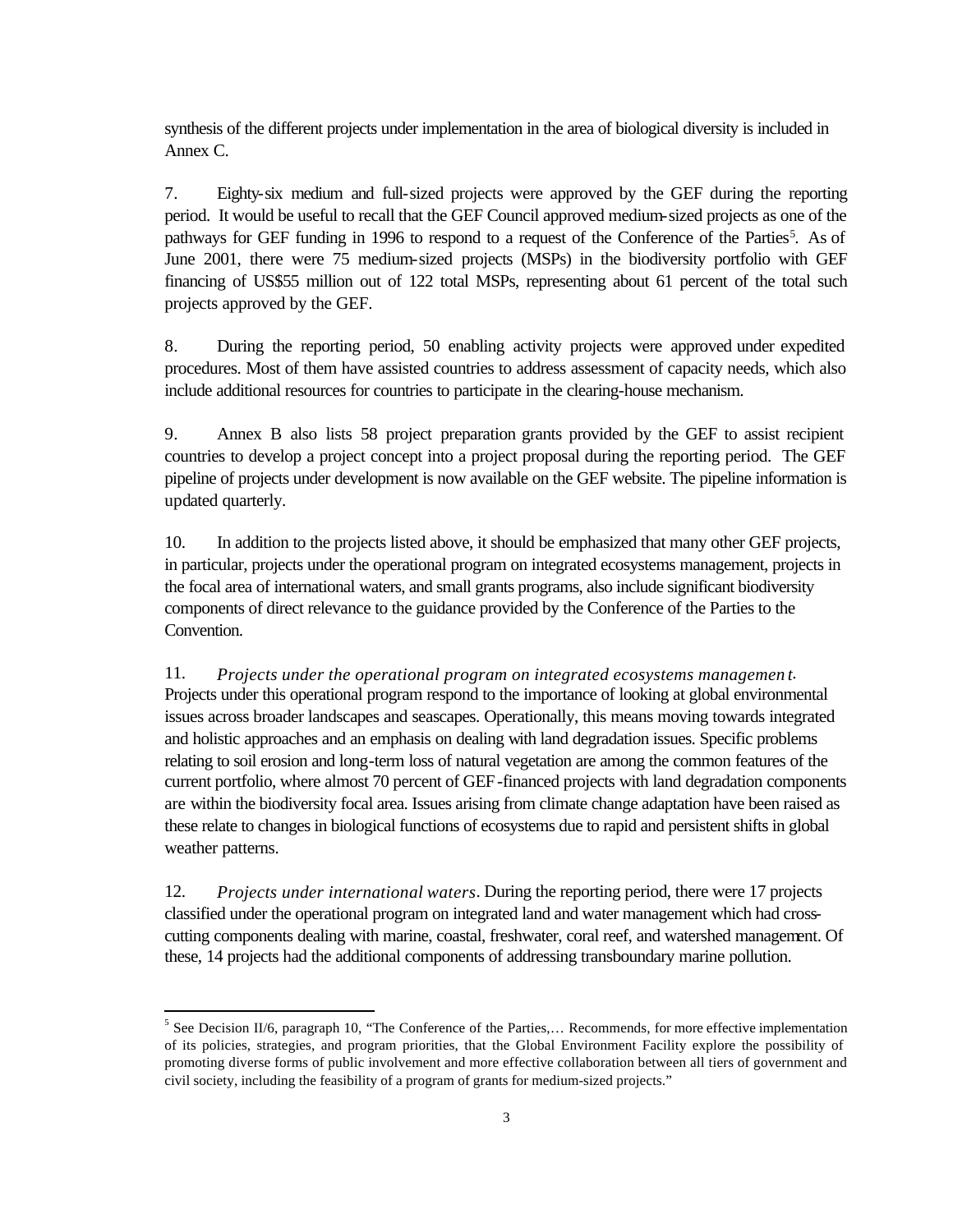13. *Small grants program*. The GEF Small Grants Program (SGP) implemented by UNDP was launched in 1992. The SGP has supported the implementation of the Convention on Biological Diversity through civil society action. More than  $1,300$  projects<sup>6</sup> in 60 countries have addressed biodiversity conservation, sustainable use of ecosystems and species, and the fair and equitable sharing of benefits derived from the use of biological resources. The GEF resources so far allocated by SGP directly to NGOs and community-based organizations for biodiversity projects amount to \$22.5 million. More specific information on the SGP is also provided under the section on Implementation of Convention Guidance.

#### **III. IMPLEMENTATION OF CONVENTION GUIDANCE**

14. Guidance to the financial mechanism concerning policies, program priorities, and eligibility criteria is primarily contained in:

(a) Decision I/2 (UNEP/CBD/COP/1/17, January 1995) *Financial resources and mechanism;* 

(b) Decision II/6 (UNEP/CBD/COP/2/19, November 1995) *Financial resources and mechanism*;

(c) Decision III/5 (UNEP/CBD/COP/3/38, February 1997) *Additional guidance to the financial mechanism;* 

(d) Decision IV/13 (UNEP/CBD/COP/4/27, June 1998) *Additional guidance to the financial mechanism;* and

(e) Decision V/13 (UNEP/CBD/COP/5/23/ANX3, May 2000), *Further Guidance to the financial mechanism.*

15. The GEF has previously reported to the Conference of the Parties (see Annex A) on steps it has taken to implement the guidance contained in Decisions II/6, III/5, and IV/13 through its financing for biological diversity activities. As noted in previous reports, the operational response of the GEF to the guidance of the Conference of the Parties and the actions being taken pursuant to that guidance have been developed in collaboration with the Implementing Agencies and the Secretariat of the Convention.

16. *Response and implementation of the additional guidance.* At its fifth meeting, the Conference of the Parties adopted Decision V/13 (UNEP/CBD/COP/5/23/ANX3, May 2000), entitled *Further Guidance to the financial mechanism*. It lists the additional policy, strategy, program priorities, or eligibility criteria to be followed by the GEF as the financial mechanism of the Convention.

l

<sup>6</sup> A complete listing of Small Grants Program projects can be found at www.undp.org/sgp.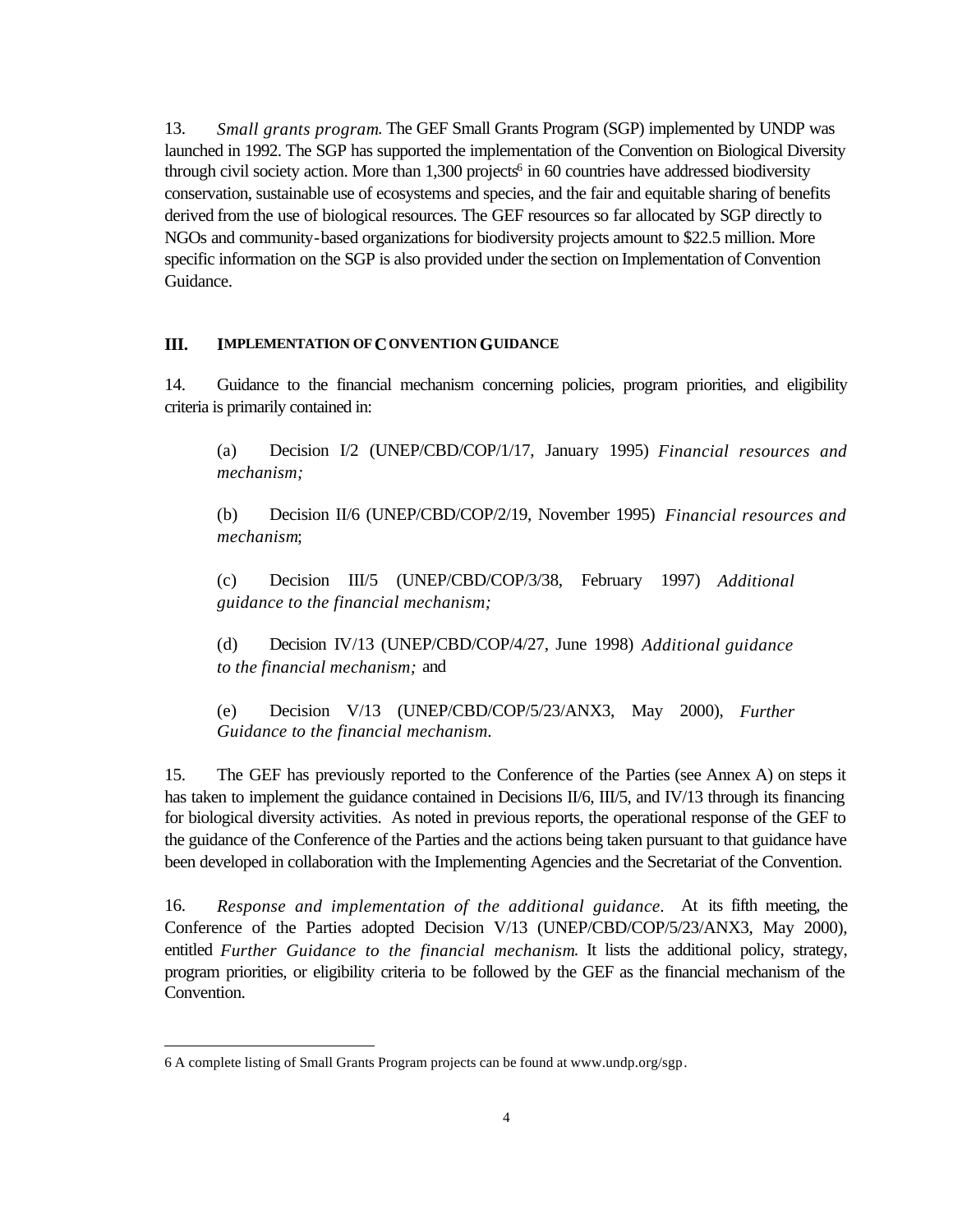17. After having assessed the new guidance approved by the fifth meeting of the Conference of the Parties, the GEF Secretariat and its Implementing Agencies integrated such guidance into their existing operational modalities<sup>7</sup> and related land degradation activities, while continuing to implement the guidance approved at the previous meetings of the Conference of the Parties. The recently created operational programs on Conservation of Biodiversity of Agricultural Importance and Integrated Ecosystem Management, as well as the Africa Integrated Land and Water Initiative, also offer a good programming framework in which to consider country-driven proposals for project activities that respond to the priorities identified by the fifth meeting of the Conference of the Parties.

18. In response to the additional guidance, the GEF Implementing Agencies are inviting and supporting country-driven proposals that further the priorities approved by the Conference of the Parties. For example, more than 40 percent of project concepts in the pipeline contain elements substantively addressing Decision V/13 issues, such as humid drylands, forests, indigenous communities, benefit sharing, incentive measures, monitoring, alien species, inland water ecosystems, agrobiodiversity, Article 8(j), and taxonomy. Projects consistent with national priorities and objectives have been supported, and reinforced efforts and new initiatives have already been included in support of the program priorities identified by Decision V/13:

#### (a) Ecosystem approach

l

19. The Conference of the Parties to the Convention on Biological Diversity has agreed that the Ecosystem Approach is a strategy for the integrated management of land, water, and living resources that promotes conservation and sustainable use in an equitable way seeking to reach a balance of the three objectives of the CBD. In response, the GEF has launched a new Operational Program on Integrated Ecosystem Management (Operational Program #12). It provides a comprehensive framework to manage natural systems across sectors and political or administrative boundaries within the context of sustainable development, facilitating intersectoral and participatory approaches to natural resource management planning and implementation on an ecosystem scale. It also brings synergies among three of the GEF focal areas (i.e., Biological Diversity, Climate Change, and International Waters) and land degradation to optimize multiple benefits. It builds on and complements GEF's existing operational programs concerning biodiversity on arid and semiarid, coastal/marine/freshwater, forests, and mountain ecosystems. Examples of projects under this new operational program include Mexico's Integrated Ecosystem Management in Three Priority Ecoregions, Mongolia's Dynamics of Biodiversity Loss and Permafrost Melt in Lake Kovsgol National Parks, Senegal's Integrated Ecosystem Management, and Zambia's Sustainable Land Management in the Zambiam Miombo Woodland Ecosystem. This operational program is becoming increasingly important for delivering on biodiversity benefits in an integrated way.

20. There have been a growing number of proposals to the GEF that seek to address sustainable use and conservation in larger production landscapes. Three categories of sustainable use projects and proposals can be distinguished in the GEF portfolio: (i) those that address sustainable use in protected areas and in their buffer zones; (ii) those that overlay biodiversity concerns in the productive landscape

 $^7$  Existing operational modalities include operational programs, enabling activities, and short-term response measures.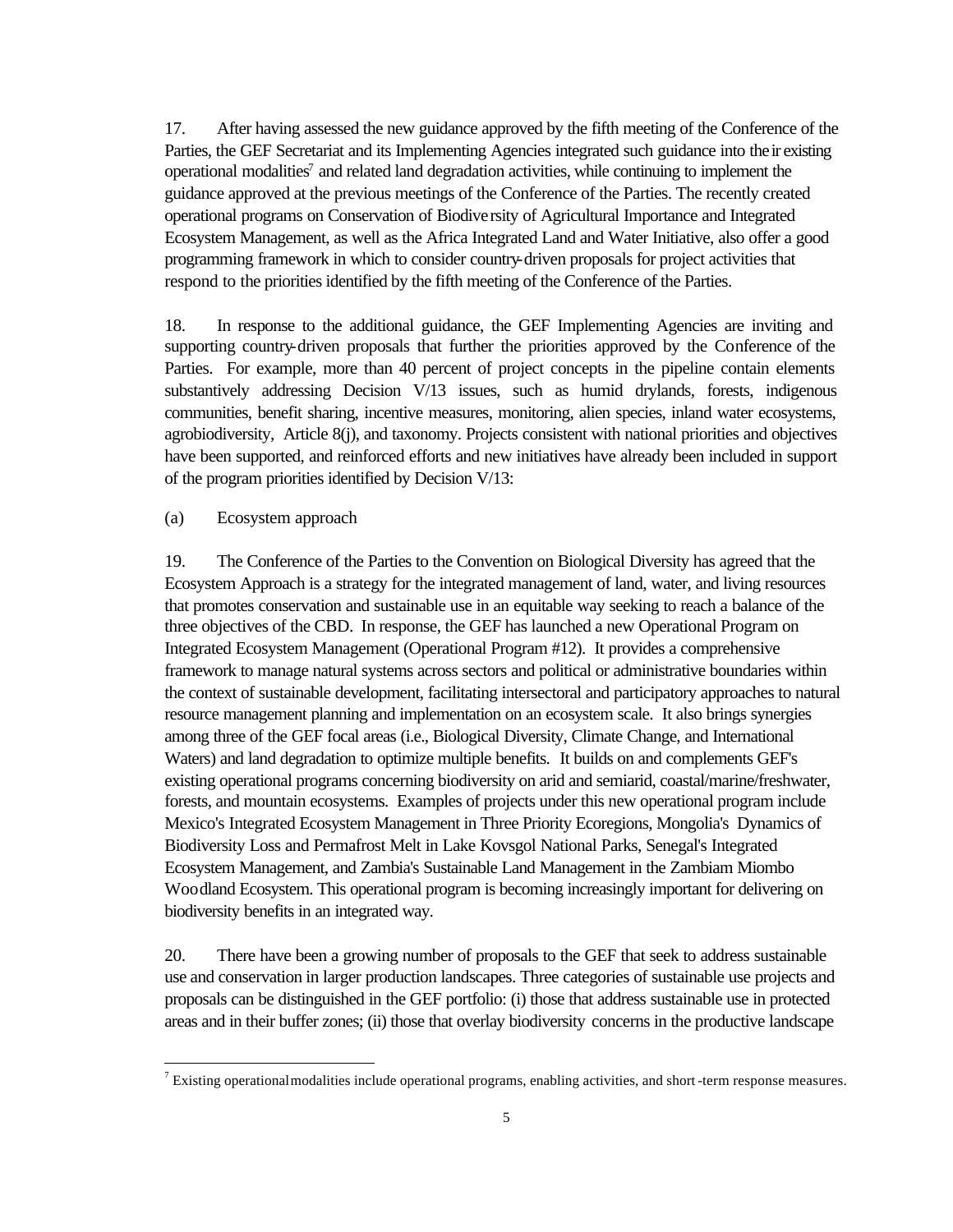and identify uses that optimize biodiversity conservation; and (iii) those that focus on economic uses of components of biodiversity per se.

21. In addition, the GEF Small Grants Program addresses issues in all types of ecosystems, including arid and semi-arid, coastal and marine, freshwater, forests, and mountain ecosystems. For example, the GEF Small Grants Program has funded 133 projects in arid and semi-arid ecosystems for almost \$3 million, of which 40 percent are in the Africa region. More than 200 projects with \$4.5 million in funding have supported community interventions in coastal and marine ecosystems.

(b) Projects related to agricultural biodiversity, biodiversity of dry and sub-humid lands, and forest biodiversity

22. As stated in the previous paragraphs, the new operational program on agrobiodiversity was a direct response to the guidance from the convention. Projects approved during the reporting period include Yunnan Uplands Ecosystem (China) and Biodiversity Conservation in Cacao Agroforestry (Costa Rica).

23. In terms of projects for dry and sub-humid lands, the GEF has supported regional projects in Africa (Land Use Change Analysis as an Approach for Investigating Biodiversity Loss and Land Degradation and Community-Based Management on On-Farm Plant Genetic Resources in Arid and Semi-Arid Areas of Sub-Saharan Africa) and in Latin America and the Caribbean (An Indicator Model for Dryland Ecosystems in Latin America) as well as a number of national projects such as Egypt's Conservation and Sustainable Use of Medicinal Plants in Arid and Semi-Arid Ecosystems, Georgia's Arid and Semi-Arid Ecosystem Conservation in the Caucasus, Ghana's Northern Savana Biodiversity Conservation Project, and South Africa's Conservation Planning for Biodiversity in the Thichet Biome.

24. To date, the GEF has financed 87 projects through the forest operational program and 18 secondary projects (i.e., projects that are assigned to other programs, but which have significant forest elements). Forest is the largest operational program, both in terms of number of projects and allocation. Forest ecosystems represent 40 percent of GEF allocation to biodiversity (35 percent of medium-sized projects) and 60 percent of total funding (including co-financing). At the same time, the ratio of GEF to non-GEF funding in forests has increased five-fold between FY91-94 to FY01. In terms of types of forests, more than two-thirds of projects (74) are found in tropical moist forests, with less than one-third in temperate forests (17), and only four projects in boreal forests. The regional and global projects, in general, cover more than one forest type due to their broad area coverage.

(c) Development and implementation of the International Initiative for the Conservation and Sustainable Use of Pollinators in Agriculture

25. The operational program on agrobiodiversity provides opportunities for countries to address this specific need identified by the Conference of the Parties at its fifth meeting. A regional project entitled Community-Based Management of On-Farm Plant Genetic Resources in Arid and Semi-Arid Areas of Sub-Saharan Africa directly addresses the issue of pollinators in agriculture. The project covers Benin, Burkina Faso, Ghana, Kenya, Malawi, Mali, Uganda, and Zimbabwe.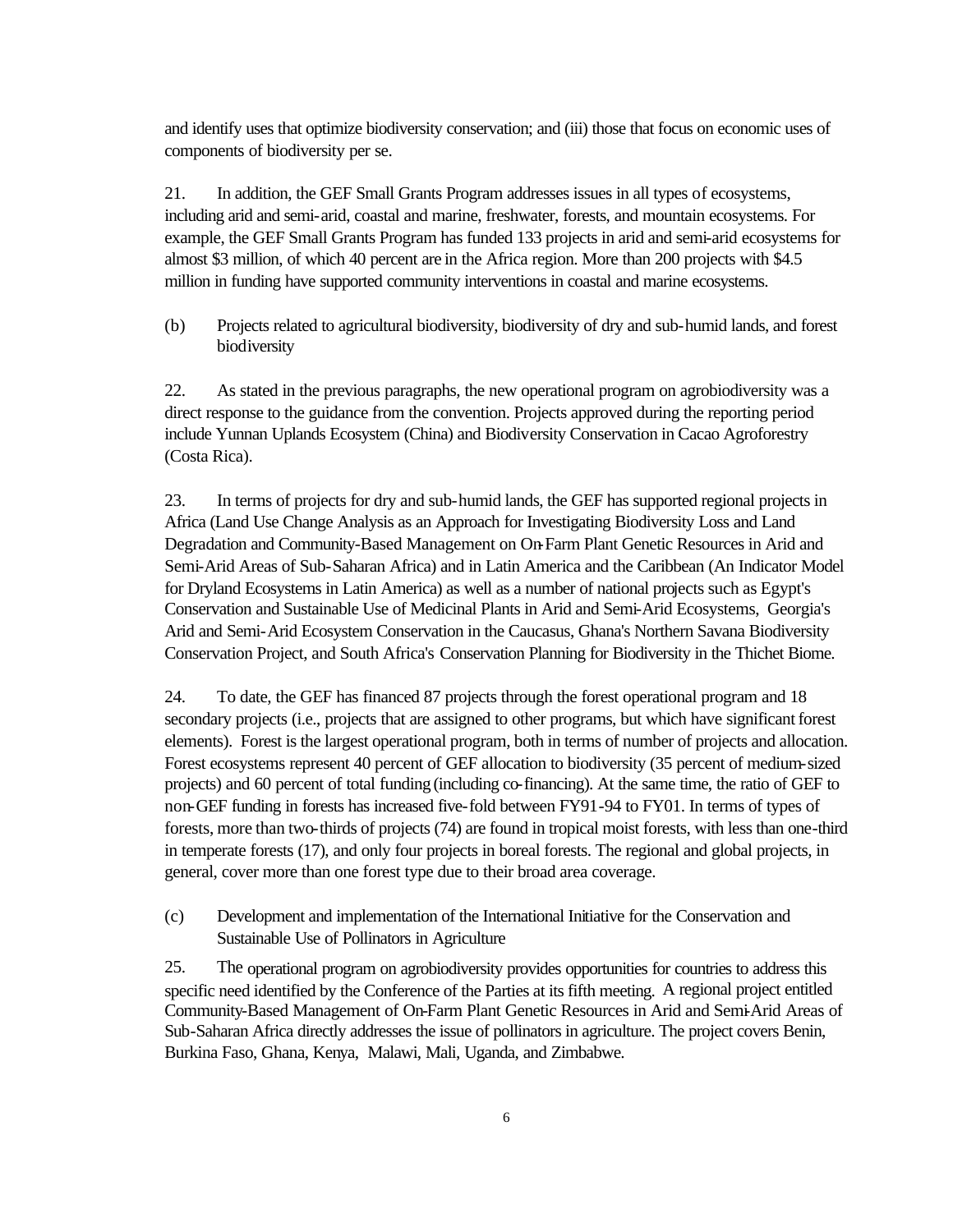## (d) Issue of coral bleaching

26. The issue of coral bleaching relates not only biodiversity but climate change, international waters, and land degradation. The GEF Secretariat has initiated a comprehensive approach to the issue. A paper is being drafted and some operational guidance will be provided to the Implementing Agencies to stimulate development of projects that provide multiple benefits to coral conservation and management and also address biodiversity, climate change, and land degradation issues.

27. The GEF has funded 32 projects to address conservation and sustainable use in key coral reef areas. Many of these projects focus on conservation and long-term sustainable use activities, and seek to address underlying causes of biodiversity loss, develop community-based productive activities, and monitor reef systems for threats such as coral bleaching. Projects to address coral bleaching include Coral Reef Monitoring Network in Member States of the Indian Ocean Commission (COI), within the Global Reef Monitoring Network (Comoros, Madagascar, Mauritius, Seychelles), Conservation and Sustainable Use of the Mesoamerican Barrier Reef Regional (Belize, Guatemala, Honduras, Mexico), Biodiversity Conservation in Bohol Islands Marine Triangle (Philippines), Conservation of the Tubbahata Reefs Marine Ecosystem Management (Philippines), and Project Development of Mnazi Bay Marine Park (Tanzania).

(e) Consultative processes in view of preparing second national reports

28. The GEF has revised Guidelines for Additional Funding of Biodiversity Enabling Activities (Expedited Procedures) to include GEF support for the consultative process to assist countries with the preparation of second national reports. Twenty-four countries have benefited from the GEF support for consultative process in view of preparing the second national reports.

(f) Participation in the clearing-house mechanism

29. The revised GEF *Guidelines for Additional Funding of Biodiversity Enabling Activities* (Expedited Procedures) include GEF support for the clearing-house mechanism. During the reporting period, 22 countries requested a second round of support for the clearing-house mechanism within the context of Additional Funding of Biodiversity Enabling Activities.

(g) Access to genetic resources and benefit sharing

30. A number of GEF projects provide opportunities for sharing benefits of biodiversity among key stakeholders. Type of activities supported often included provisions for micro-credit schemes, livelihood options, and revenues shared from the protection of ecosystem goods and services. GEF has also supported the development of guidelines for planning and implementing benefit-sharing provisions, for example, efforts of UNDP/GEF with assistance from Kew Gardens. Other projects include a regional project entitled Community-Based Management of On-Farm Plant Genetic Resources in Arid and Semi-Arid Areas of Sub-Saharan Africa being carried out in the following countries: Benin, Burkina Faso, Ghana, Kenya, Malawi, Mali, Uganda, and Zimbabwe; Ecomarkets for Costa Rica; and Conservation and Sustainable Use of Traditional Medicinal Plants for Zimbabwe.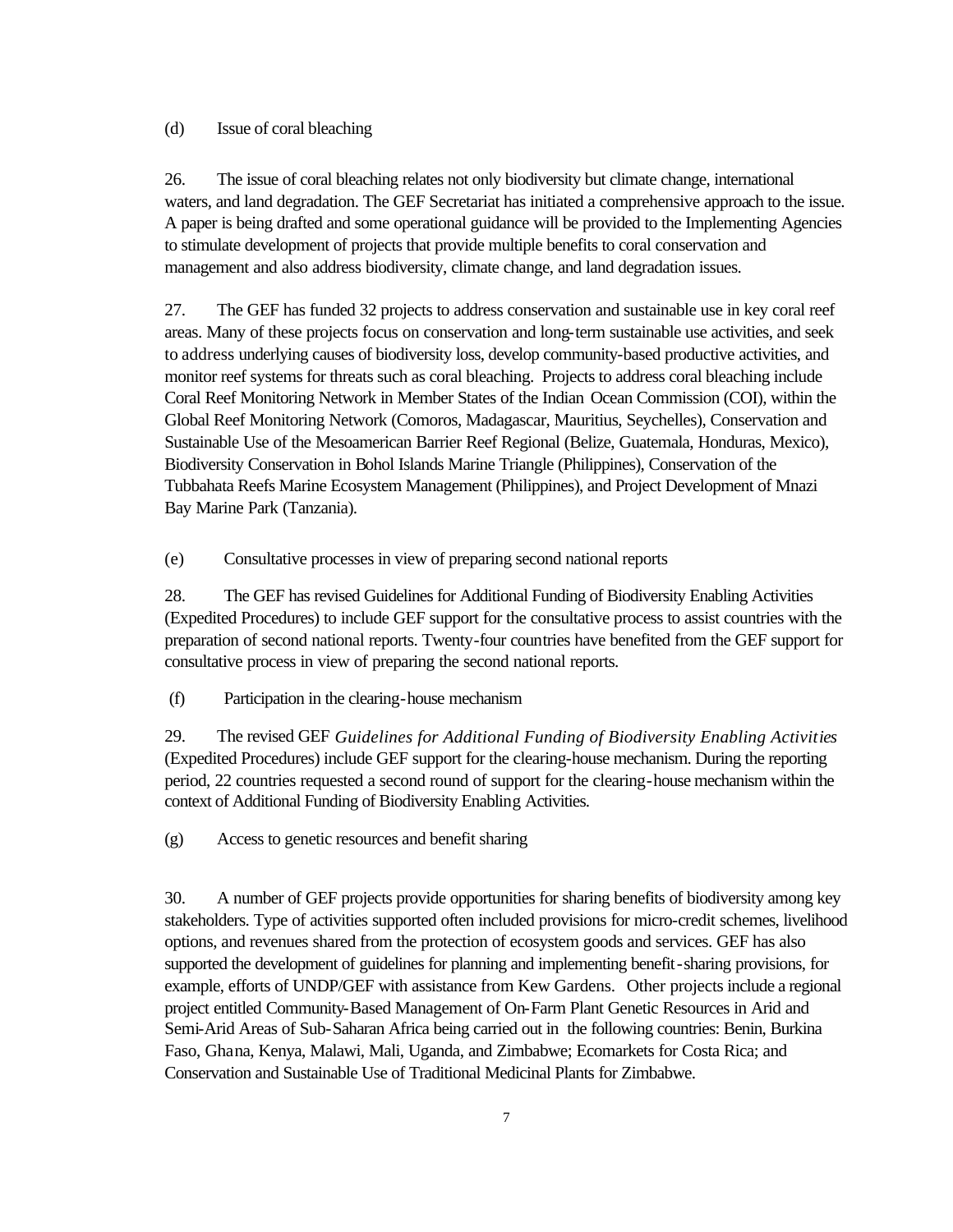31. In addition, the revised GEF *Guidelines for Additional Funding of Biodiversity Enabling Activities* (Expedited Procedures) incorporated assessment of capacity building for access to genetic resources, benefit-sharing, and formulation of mechanisms for these purposes. Twelve countries received GEF financing to undertake benefit-sharing related activities.

### (h) Incentive measures

32. Besides the enabling activities that help countries assess their capacity needs, incentive measures are developed to varying extents in different projects. For example, the Jozani-Chwaka Bay National Park Development in Tanzania has micro-credit schemes with matched funding, which allows for alternative livelihood schemes to be undertaken to relieve the pressure on mangrove forests. Similarly, incentive measures are a critical part of Chile's Valdivian Forest Zone: Private-Public Mechanisms for Biodiversity Conservation and Costa Rica's Ecomarkets projects. There are also projects under development that are seeking to develop incentive measures and stimulate private sector involvement in biodiversity conservation in forests, such as the regional African project Kijani Initiative and Peru's Strengthening Biodiversity Conservation and Protected Area Management Through Increased Civil Society and Private Sector Participation.

33. A number of innovative projects have been supported under the Small Grants Program to promote the adoption of economically and socially sound measures for the conservation and use of biodiversity. For example, a project in Costa Rica has provided capacity building to indigenous organizations to allow them to access government economic incentives for the protection of forests.

(i) Activities on Article 8(j) and related provisions

34. As indigenous peoples live in some of the most diverse natural areas of the world and their traditional knowledge and practices have evolved during thousands of years from observation and practice, conservation of their related knowledge provided in Article 8(j) has been incorporated in a number of projects in the area of biological diversity. There is already a substantive portfolio of projects that have components addressing indigenous community priorities. A new breed of projects fully managed by indigenous communities (e.g., Peru Indigenous Management of Protected Areas in the Amazon and the Mexico Indigenous and Community Biodiversity Conservation projects) have been included in the portfolio recently. In Zimbabwe, the Conservation and Sustainable Use of Traditional Medicinal Plants project is assisting the country in developing a sui generis system. In terms of rescuing ancient knowledge, the Ecuador project on Albarradas in Coastal Ecuador is a good example.

35. Under additional enabling activity assistance, 12 countries received assistance in assessing capacity for conservation/maintenance of biodiversity-related knowledge of indigenous and local community with traditional lifestyles.

36. In addition, the Small Grants Program has funded over 100 projects with indigenous peoples in Africa, Asia, and Latin America.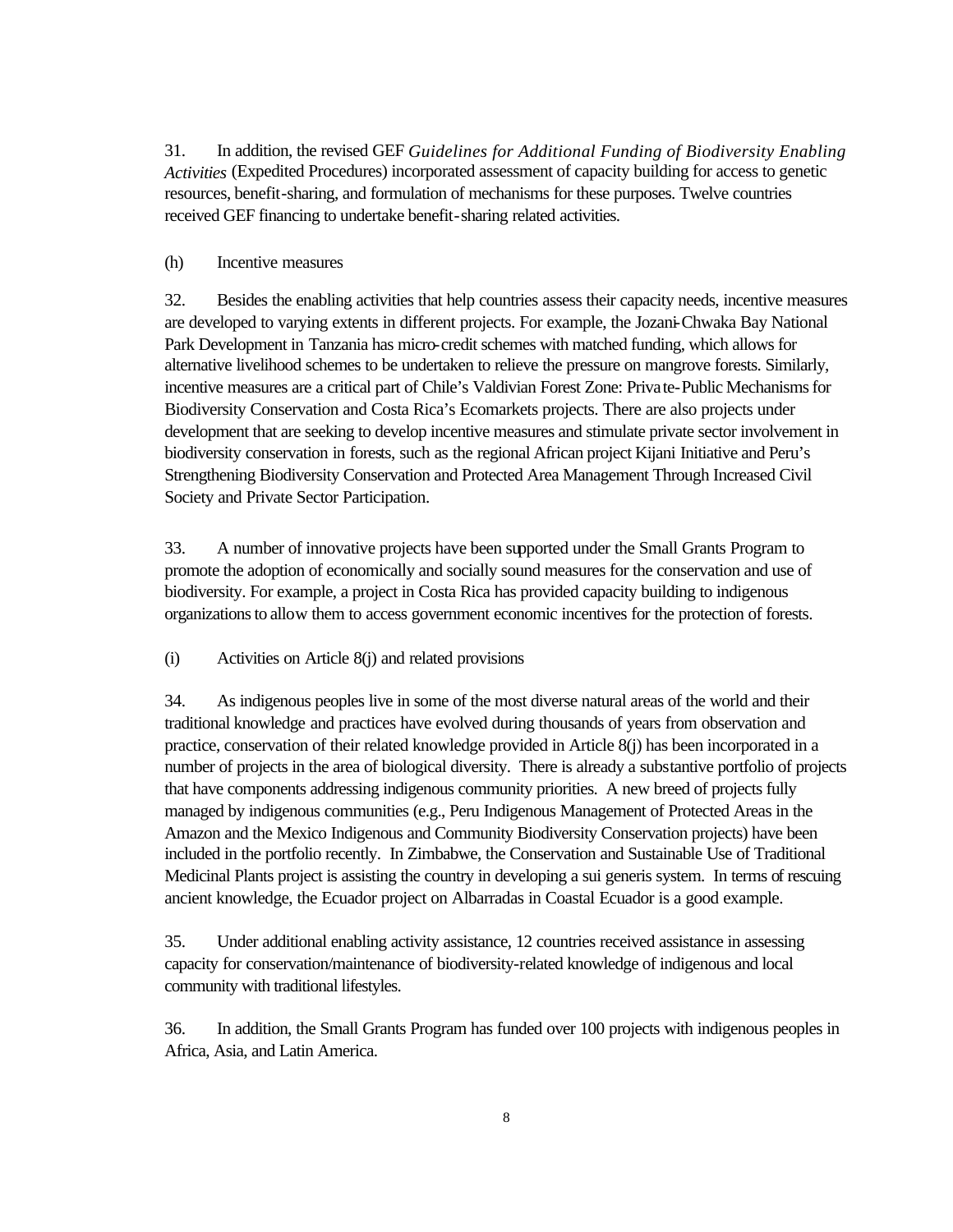(j) Strengthening capabilities to develop monitoring programs and suitable indicators for biological diversity

37. Currently, most of projects under biological diversity operational programs include environmental monitoring components in support of Article 7 and Annex I of the Convention. Projects identify components of biodiversity of importance for conservation and sustainable use, monitor their status, identify activities that are likely to have negative impacts and seek to diminish these, and support extensive data gathering and information exchange. A review of the overall GEF portfolio notes that a significant share of current projects address capacity needs – at individual, institutional, and systemic levels – and the emphasis on capacity building has increased over time.

(k) Promoting awareness of the Global Taxonomy Initiative and facilitating capacity-building in taxonomy

38. The GEF Implementing Agencies are developing project proposals for regional projects. For instance, in Latin America, a project would provide funds to Brazil, Colombia, and Mexico to support taxonomic studies for Neotropical flora. In western Africa and the Caribbean, projects would strengthen regional taxonomic networks similar to those currently supported in southern and East Africa.

39. A number of existing GEF projects support collection of information and biological specimens for incorporation in taxonomic collections and for taxonomy identification. Twenty-three countries received assistance from GEF's additional funding for capacity building assessment in the area of taxonomy. The portfolio in taxonomy is expanding at both the national and regional levels.

(l) Capacity development for education, public awareness, and communication in biological diversity

40. GEF has significantly increased its support for public awareness activities throughout the portfolio. The GEF Secretariat agreed with the Implementing Agencies to include public awareness and communications as regular components in projects under preparation. Therefore, almost all GEFfinanced projects have education and public awareness as essential components.

41. Small Grants Program country programs also devote considerable resources to community and NGO activities that enhance public education and awareness. Small Grants Program grantees are encouraged to develop their own communications materials to disseminate project experiences, lessons, and results.

(m) Implementing the Global Invasive Species Program

42. GEF's overall portfolio in alien species is fairly significant, with direct funding of \$35 million through GEF and co-financing of \$104 million for seven projects. For example, the project entitled Development of Best Practices and Dissemination of Lessons Learned for Dealing with the Global Problem of Alien Species that Threaten Biological Diversity supported some of the objectives of the Global Invasive Species Program and resulted in a number of concrete outputs including a Global Strategy on Invasive Alien Species, Guide to Designing Legal and Institutional Frameworks, and Toolkit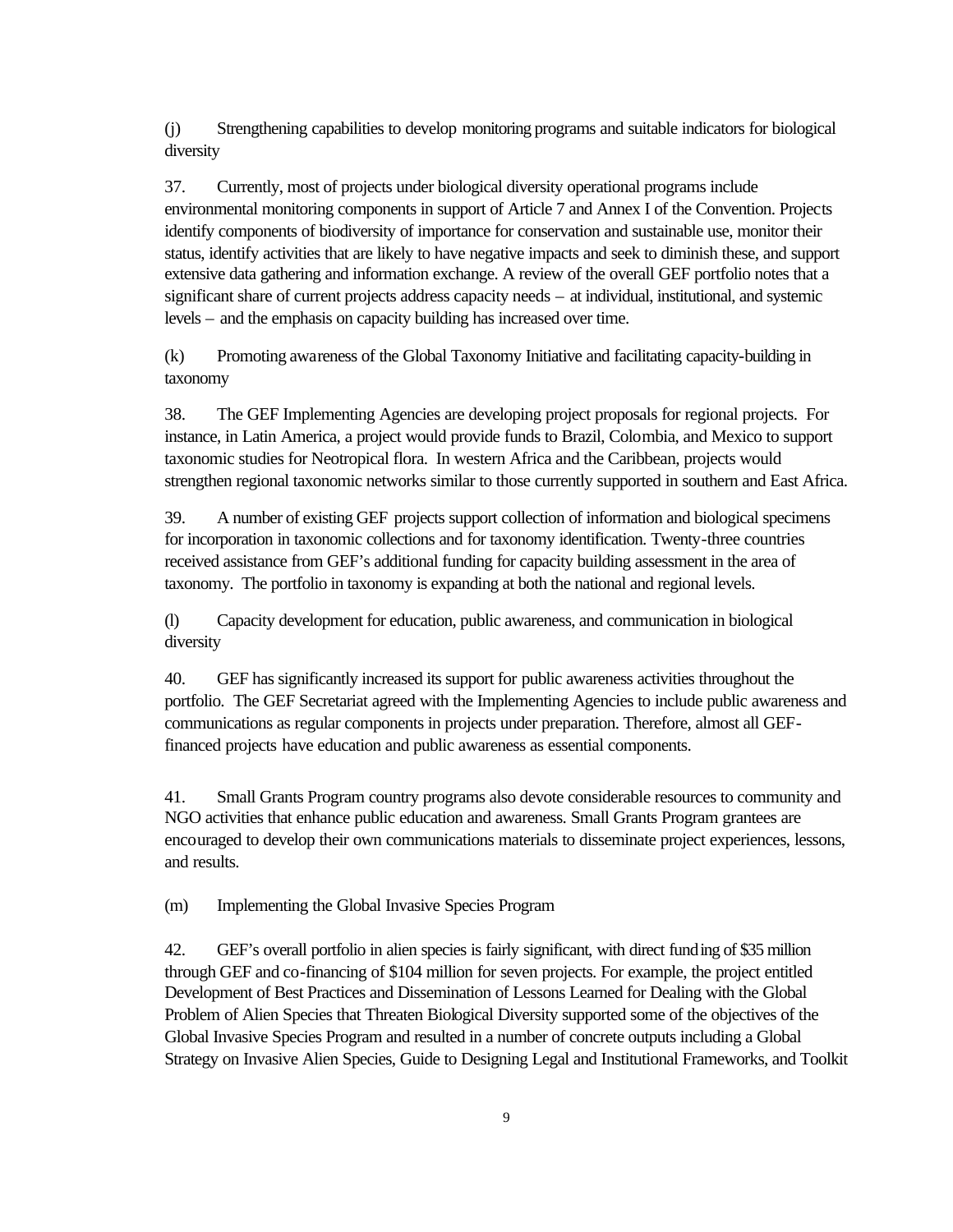of Best Prevention and Management Practices for Invasive Alien Species. The other example is Mauritius Biodiversity Restoration and Restoration of Highly Degraded and Threatened Native Forests, which directly targets forest ecosystems. A number of national projects have been recently included in the work program, particularly for Mauritius, Seychelles, Ecuador (Galapagos Islands), along with a global project, Ship Ballast Water, under the international waters focal area. The Ecuador (Galapagos Islands) project with financing of \$42 million will control and hopefully eradicate invasive animal species such as goats, pigs, rats, and cats.

43. Control and eradication of alien invasive species, particularly in freshwater ecosystems, has also been a priority in several countries. For example, a Small Grants Program project in Senegal has been commended for its efforts in eradicating the salvinia molesta and another SGP project in Uganda is contributing to community efforts to control the water hyacinth in Lake Victoria.

(n) Conservation and sustainable use of inland water ecosystems

44. Approximately 42 percent of projects in the GEF operational program on coastal, marine, and freshwater ecosystems and 47 percent in the multiple focal area operational program on integrated land and water address watershed management issues. Project examples include Bangladesh's Coastal and Wetland Biodiversity, Chile's Water Resources and Biodiversity Management, Guatemala's Laguna del Tigre National Park, Indonesia's Coastal and Wetlands, Kazakhstan's Migratory Bird Wetlands, Kenya's Lake Beringo, and Nigeria Micro-Watershed and Environmental Management.

45. All these projects include monitoring and assessment components that will describe status, trends, and threats to inland water ecosystems; some will develop indicators for the evaluation of impacts. Projects under implementation also provide support for assessments at global and national scales. Sustainable use activities have been extensively supported, such as education, public awareness, and involvement of indigenous communities.

## **IV. The Cartagena Protocol on Biosafety**

46. In November, 2000, the Council approved the *GEF's Initial Strategy for Assisting Countries to Prepare for the Entry into Force of the Cartagena Proto col on Biosafety.*<sup>8</sup> The GEF Secretariat informed the Intergovernmental Committee of the Cartagena Protocol (ICCP) of the strategy and the efforts that are underway through the GEF to build the capacity of countries to address the objectives of the Protocol. The strategy will be kept under review so as to incorporate relevant decisions of the ICCP.

47. The first meeting of the ICCP was held in Montpellier, France, in December 2000. In view of the ICCP's recommendations in the area of capacity building, in particular, item 4.2 on Capacity Building, the following actions have been proposed:

(a) With regard to capacity building for establishment of the biosafety clearing house, the GEF follows closely the activities to be undertaken by the Convention's Secretariat in

l

<sup>8</sup> See document GEF/C.16/4/Rev.1.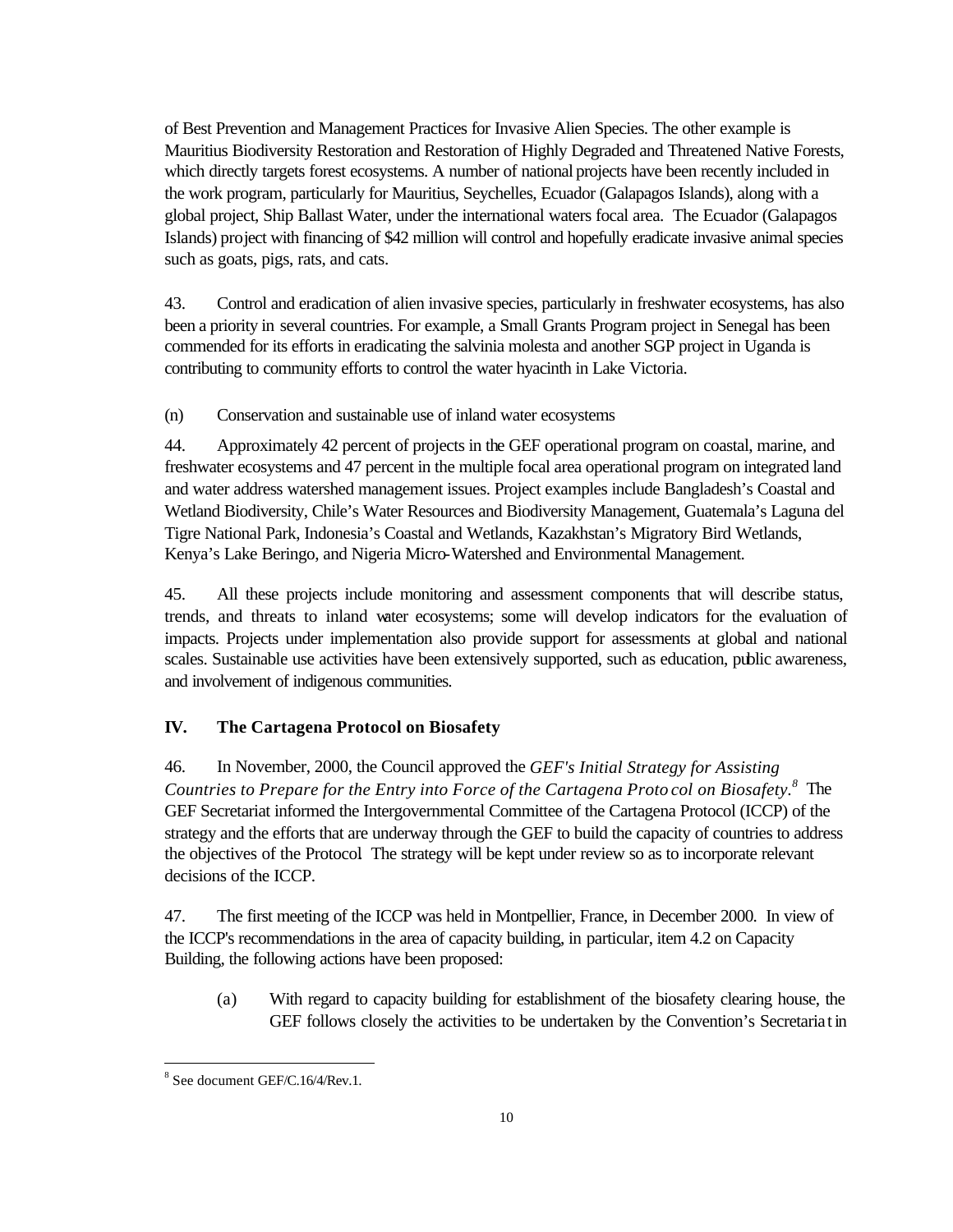pursuance of ICCP recommendations on the biosafety clearing house, which should contribute to an identification of country needs for participation. It has included within the scope of the umbrella project any initial assistance required to facilitate participation in the biosafety clearing house.

- (b) Additional support for the development of regional centers of training, clearing house, risk assessment and risk management, and legal advice can be provided during followup capacity building activities subsequent to the assistance to be received through the umbrella project.
- (c) Regional workshops are to be organized through the GEF project *Development of National Biosafety Frameworks*.
- (d) The GEF Secretariat provided financial assistance to support developing country participation in the International Workshop on Financial Support for the National Biosafety Framework, convened by UNEP in Havana in July 2001 on complementarities and synergies in financial support for the creation and implementation of national biosafety frameworks.

48. *Project Development of National Biosafety Frameworks.* As stated in previous paragraphs, this global biosafety project is funded by the GEF and managed by UNEP. The project is based on *GEF's Initial Strategy for Assisting Countries to Prepare for the Entry into force of the Cartagena Protocol on Biosafety*. The main objectives identified in this strategy are to:

- (a) Assist countries in the establishment of their national biosafety frameworks,
- (b) Promote information sharing and collaboration, especially at the regional and subregional level, and
- (c) Promote collaboration with other organizations to assist capacity-building for the implementation of the Cartagena Protocol on Biosafety.

49. The project will assist up to 100 eligible countries<sup>9</sup> to prepare their national biosafety frameworks. Using a country-driven process, the project will help each participating country to set up a framework for management of living modified organisms at the national level, allowing them to meet the requirements of the Cartagena Protocol. The project will promote regional and sub-regional collaboration and exchange of experience on issues of relevance to the national biosafety frameworks.

 $9^9$  To join the Project, countries need to meet the GEF eligibility requirements:

- (a) Either sign or ratify the Cartagena Protocol on Biosafety;
- (b) Be eligible to borrow from the World Bank or receive technical assistance grants from UNDP;
- (c) Have not received previous assistance for enabling activities in biosafety (i.e., UNEP-GEF Pilot Biosafety Enabling Activity Project); and
- (d) Endorsement by the GEF Focal Point (i.e., a formal expression of interest in taking part in the Project).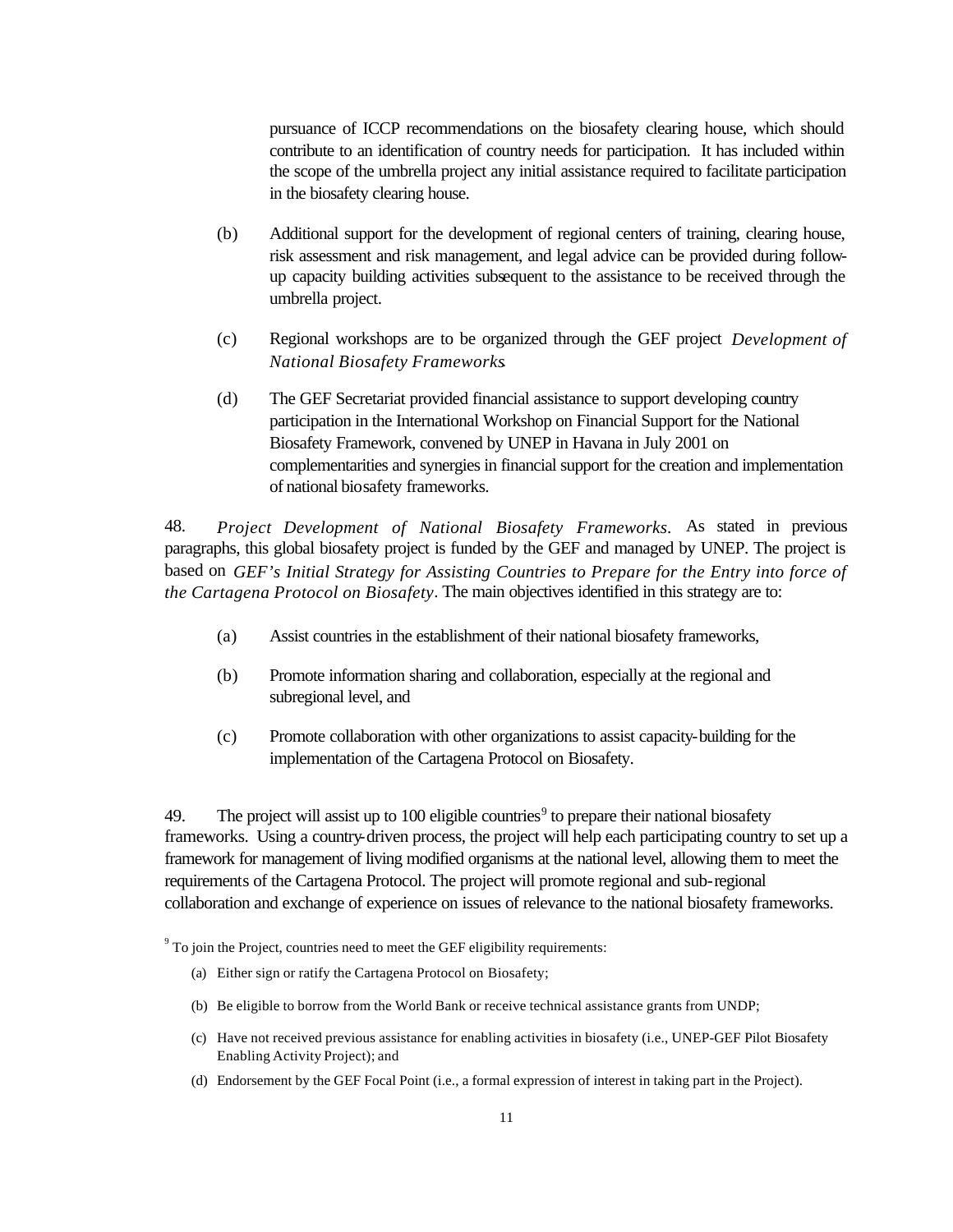This will help to make efficient use of financial and human resources, establish regional and sub-regional networks, and promote harmonization of risk assessment procedures and regulatory instruments.

50. The second Meeting of the Intergovernmental Committee for the Cartagena Protocol on Biosafety (ICCP) was held in Nairobi, Kenya, from October 1-5, 2001. During the meeting, a status report on the implementation of the GEF project on *Development of National Biosafety Frameworks* approved by the Council in November 2000 was presented. The meeting commended UNEP for the measures taken for the prompt start of its implementation as well as for the progress achieved so far. The project was also discussed during a side event held on October 2, co-chaired by the Executive Director of UNEP and the chairman of ICCP, with the participation of more than 300 delegates.

51. The meeting highlighted capacity building and information sharing as essential elements for the Protocol's ratification and implementation at the national level. ICCP-2 developed recommendations on its agenda items, which will be forwarded to the first Meeting of the Parties for consideration. The draft recommendation on Guidance to the Financial Mechanism for the consideration by the first meeting of the Conference of the Parties serving as the meeting of the Parties to the Protocol contains the following main points:

- (e) Eligibility criteria for funding under the financial mechanism;
- (f) Guidance to the financial mechanism in the field of capacity building, including full participation in the Biosafety Clearing House;
- (g) A request to the Conference of the Parties to the Convention and the GEF Council to confirm that the arrangements between them provided for in the Memorandum of Understanding adopted between the Conference of the Parties and the GEF Council will apply for purposes of the Cartagena Protocol; and
- (h) An invitation to the GEF Council to take into account the key elements requiring concrete action contained in the draft Action Plan for Building Capacities for the Effective Implementation of the Cartagena Protocol on Biosafety.

52. With regard to eligibility for funding, the GEF will await the final decision of the Conference of the Parties. In the meantime, the GEF Council has relaxed the formal requirement that only signatories to the Cartagena Protocol may participate in the GEF project on the Development of National Biosafety Frameworks. If otherwise eligible for GEF support, Parties to the CBD that provide a written assurance that they intend to become Parties to the Protocol no later than the completion of national activities under the project and have initiated concrete steps for this purpose may also participate in the project.

53. The GEF Council took note of the recommendations of ICCP-2 with regard to capacity building, and requested the GEF Secretariat to take them into account in preparing revised proposals on the follow-up to the Capacity Development Initiative for presentation to the GEF Council in May 2002.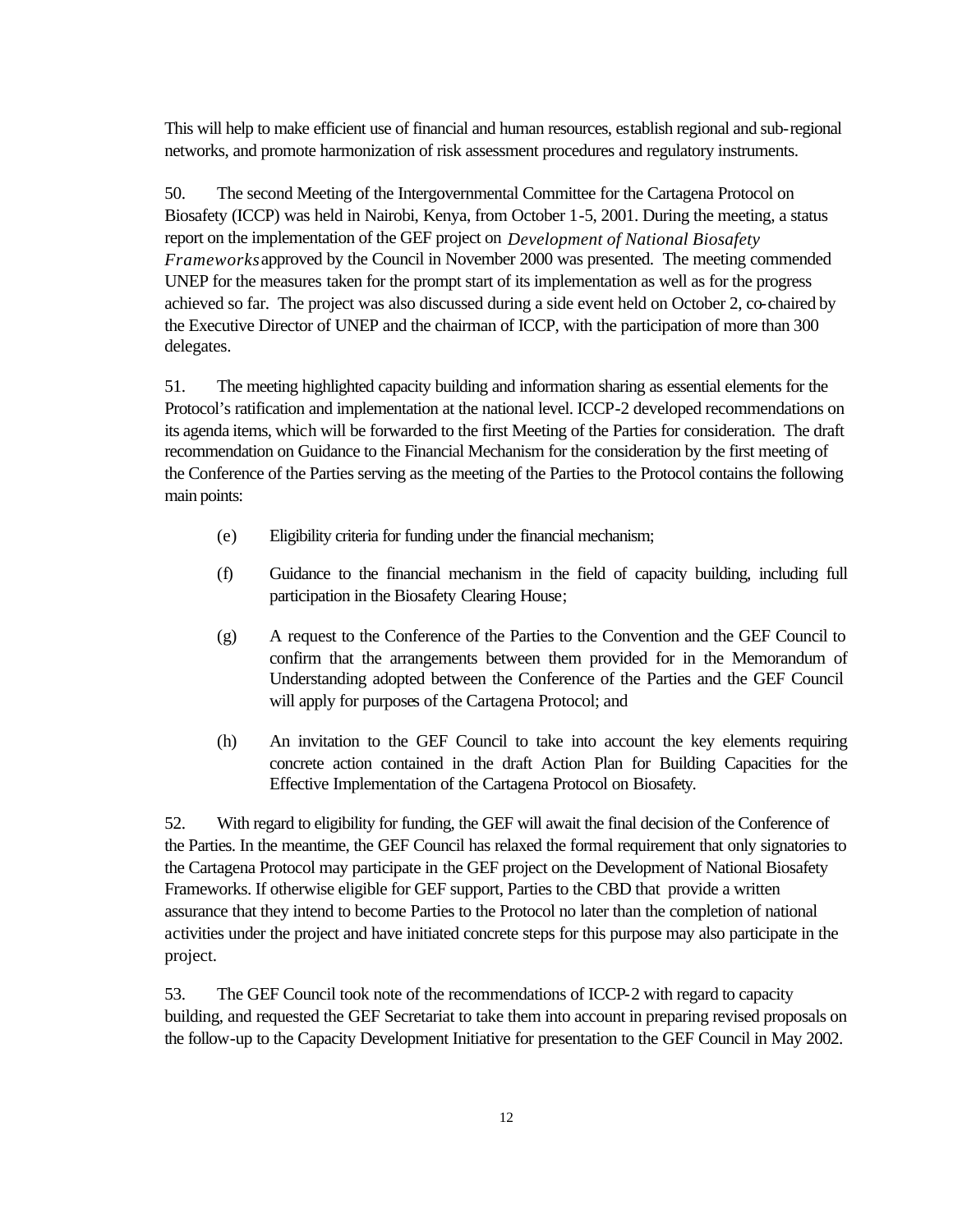## **V. HIGHLIGHTS OF OTHER RELEVANT ACTIVITIES**

54. During the reporting period, the GEF has also undertaken the following activities, which are of direct relevance to its portfolio of biological diversity projects:

55. *Third Replenishment of the GEF Trust Fund.* The Council requested the Trustee of the GEF, in cooperation with the Chief Executive Officer/Chairman of the Facility, to initiate the third replenishment of the GEF Trust Fund in October 2000. Donors are aiming to complete the process by April 2002 to assure the continuity of GEF operations. Representatives agreed on the need for a successful and substantial replenishment as GEF's role and mandate are expected to continue expanding along with the need for assistance.

56. *GEF Action on Capacity Building.* Strengthening the capacity of countries to undertake global environmental action is an important objective of the GEF and the conventions it serves. The issue of capacity building has received focused attention within the context of the meetings of the conventions as well as within the GEF Council.

57. In response to growing demand for capacity building to implement the global environmental conventions, the GEF Council approved the Capacity Development Initiative (CDI) at its meeting in May 1999. The CDI, a strategic partnership between the GEF Secretariat and UNDP, was completed in May 2001. The CDI was a highly consultative planning process that carried out, in two phases, a) an assessment phase and b) phase for development of elements of strategic collaboration and targeted action plan for GEF.

58. The first phase of CDI consisted of a broad-based assessment of capacity building needs of countries on a regional basis: Africa, Asia/Pacific, Eastern Europe and Central Asia, and Latin America and the Caribbean.<sup>10</sup> The assessment was undertaken by teams of regional experts in climate change, biodiversity, land degradation, and capacity building. In addition to the assessment of country needs, the CDI undertook assessments of capacity building efforts of the GEF and of other bilateral and multilateral institutions.<sup>11</sup>

59. The second phase of the CDI was to develop a) elements of strategic collaboration for international support to meet identified capacity building needs to address global environment challenges (Strategic Elements) and b) a more targeted action plan outlining how the GEF will support appropriate elements of the strategy (Framework). These Strategic Elements and Framework were developed taking full account of Convention guidance and the findings of various assessments during first phase. The proposal document, Elements of Strategic Collaboration and a Framework for GEF Action for

j

<sup>&</sup>lt;sup>10</sup> In addition to these regional assessments, a separate assessment of capacity building needs of Small Island Developing States was undertaken by a regional expert.

<sup>&</sup>lt;sup>11</sup> They are currently available at GEF website: http://www.gefweb.org/Site\_Index/CDI/cdi.html.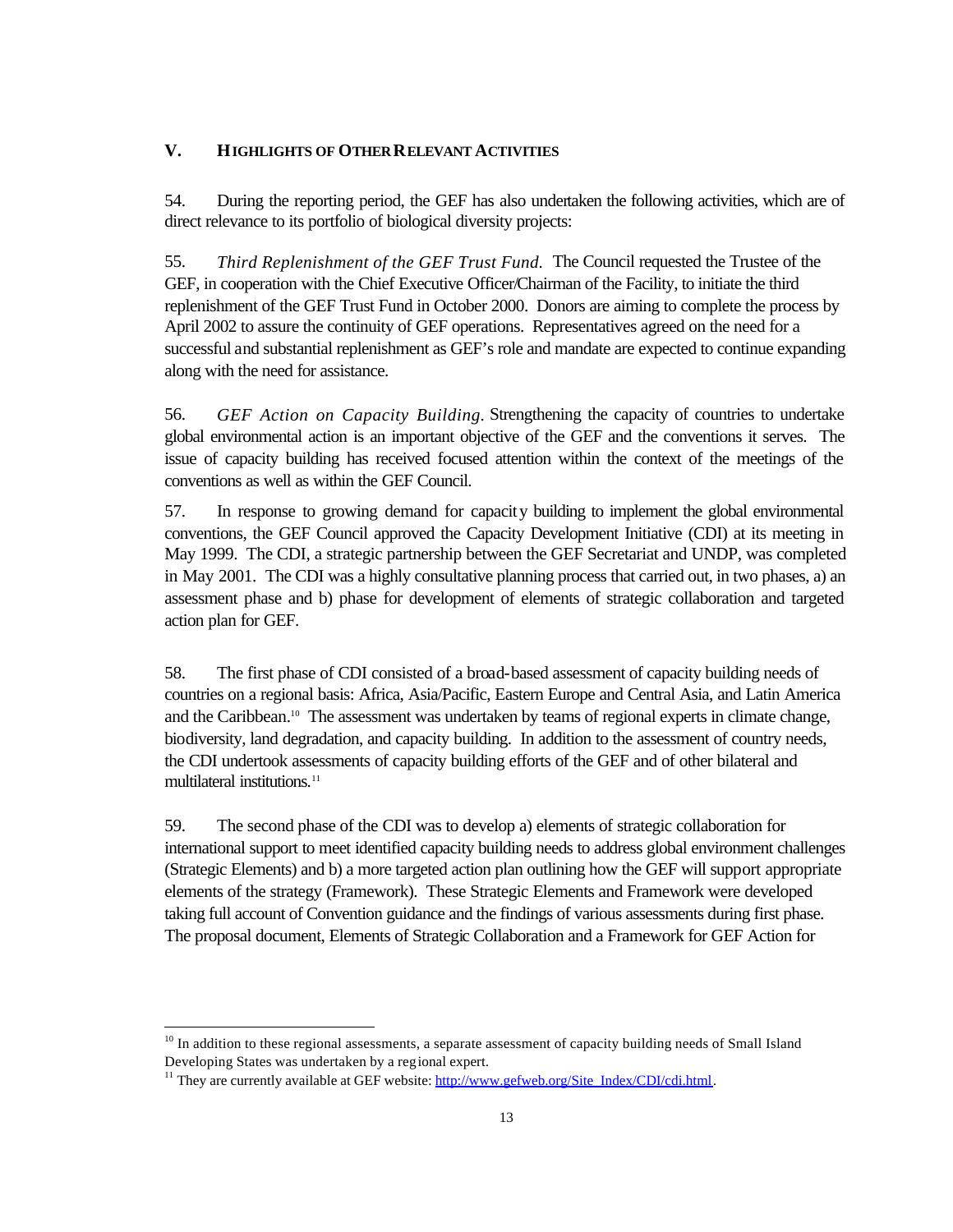Capacity Building for the Global Environment (GEF/C.17/6/Rev.1),<sup>12</sup> was submitted to the GEF Council in May 2001 for its consideration.

60. In accordance with the GEF Council decisions on the proposal document on capacity building, <sup>13</sup> the GEF Secretariat, in close collaboration with its Implementing Agencies, FAO, UNIDO, and UNITAR, initiated a process to assess countries interested in preparing national self-assessments of capacity building needs. Two documents have been prepared to assist countries in the preparation of capacity building needs assessments: a) A Guide for Self-Assessment of Country Capacity Needs for Global Environment Management<sup>14</sup>, and b) Operational Guidelines for Expedited Funding of National Self-Assessment of Capacity Building Needs.<sup>15</sup>

61. The GEF and UNITAR organized a consultation in Washington, D.C., on September 11 and 12, 2001, to review and discuss the draft guide and proposed process for preparing capacity building

 $12$  The document is available at GEF website: http://www.gefweb.org/Documents/Council\_Documents/GEF\_C17/C.17.6.Rev1.pdf

 $13$  The Council, having reviewed document GEF/C.17/6/Rev.1:

j

- (a) Takes note of the proposed strategic elements and framework for GEF action to guide a more focused, strategic approach to capacity building for the global environment;
- (b) Requests the GEF Secretariat to present the proposed strategic elements and the framework to the Conference of the Parties to the Convention on Biological Div ersity, the UN Framework Convention on Climate Change, and the UN Convention to Combat Desertification and to consult with them on the proposed strategic elements and framework for GEF action;
- (c) Requests the GEF Secretariat, in collaboration with the Implementing Agencies and Executing Agencies, to initiate processes so that the self-assessment of capacity building needs can begin immediately in countries that request such assistance. The Council agrees that country requests for financial assistance of up to US\$200,000 should be developed, approved, and implemented through expedited procedures and further agrees that such requests may be approved by the CEO. For countries requesting financial resources beyond US\$200,000, the project proposal should be developed, approved, and implemented in accordance with the GEF project cycle. The GEF Secretariat is invited, in collaboration with the Implementing Agencies and Executing Agencies, to prepare and widely disseminate guidelines to assist countries to prepare project proposals for such assistance;
- (d) Requests the GEF Secretariat to consult with intergovernmental and non-governmental organizations participating in capacity building activities related to the global environment and sustainable development on the propos ed strategic elements and framework for GEF action; and
- (e) Requests the GEF Secretariat to present to the Council at its meeting in April 2002 revised strategic elements and framework for GEF action that take into account the views expressed by the Conferences of the Parties and others consulted pursuant to this decision as well as lessons emerging from the national assessments.

<sup>14</sup> Operational Guidelines for Expedited Funding of National Self-Assessments of Capacity Building Needs is translated into French and Spanish and available at the GEF Website: http://www.gefweb.org/Whats\_New/Operational\_Guidelines.pdf

<sup>15</sup> A Guide for Self-Assessment of Country Capacity Needs for Global Environment Management is translated into the UN languages and available at the GEF Website: http://www.gefweb.org/Whats\_New/\_Guide\_01-10-01\_.pdf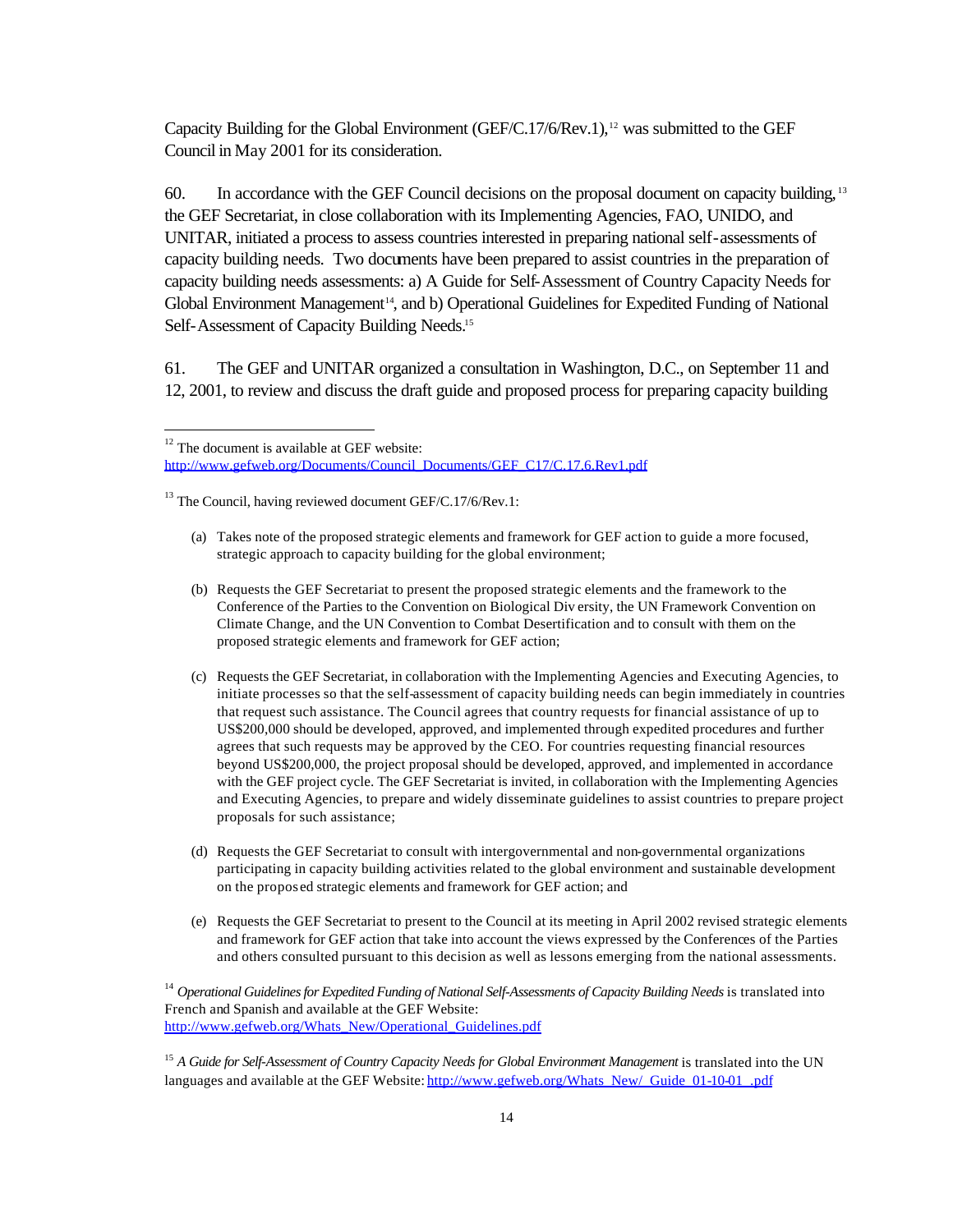self-needs assessments. Representatives from 14 governments that had participated in the country-level activities of the CDI, together with representatives of the GEF Implementing and Executing Agencies and NGO network, were invited to participate in the consultation. <sup>16</sup>

62. These two documents were disseminated widely beginning in September 2001, under cover of a letter from the CEO inviting countries interested in receiving financing for the capacity building needs assessments to contact one of the GEF Implementing Agencies.17 Under Operational Guidelines for Expedited Funding of National Self-Assessment of Capacity Building Needs, country requests for GEF funding of up to US\$200,000 may be approved using expedited procedures.

63. The GEF Secretariat also organized consultations during the relevant convention meetings to present and discuss the proposed strategic elements and framework with the Parties to the global environmental conventions. For the biodiversity convention, a consultation was organized on November 20, 2001, during the Open-Ended Intersessional Meeting on the Strategic Plan, National Reports, and Implementation of the Convention on Biological Diversity. The feedback and advice gained from these consultations will be fully incorporated into the revised proposal that will be submitted to the GEF Council in May 2002 for its consideration.

#### **VI. GEF MONITORING AND EVALUATION ACTIVITIES**

64. During the reporting period, the GEF published the *Project Performance Reports* for 1999 and 2000. In view of the third replenishment and the second Assembly of the GEF in 2001-2002, a fully independent team is undertaking the Second Study of GEF's Overall Performance. As part of the exercise, the GEF has carried out the first *Biodiversity Program Study.* All the abovementioned documents are available at the GEF website: www.gefweb.org.

#### **A. Project Performance Report 1999**

j

65. The Project Performance Report 1999 (PPR) presents the results of the Project Implementation Review 1999 (PIR). The report also draws on additional information and insights about the performance of GEF's programs from evaluations and other studies. This broader focus complements the Program Status Review prepared for each operational program, and provides an assessment of important cross-cutting issues and lessons identified from implementation experience.

66. The PPR 1999 included 67 biodiversity projects<sup>18</sup>, with a total of US\$421 million in GEF funding. Of these, 24 were included in the PPR for the first time while another 18 were completed during the year. Projects aimed at improving conservation of biodiversity in protected areas still make up the largest portion of the biodiversity portfolio in 1999. However there were considerably more

<sup>&</sup>lt;sup>16</sup> The countries that participated in the in-country assessments are Barbados, China, Colombia, Estonia, Guatemala, Hungary, Indonesia, Kazakhstan, Peru, Samoa, Senegal, South Africa, Uganda, and Vietnam.

<sup>&</sup>lt;sup>17</sup> The letter was also sent to the convention secretariats for circulation to their focal points.

<sup>&</sup>lt;sup>18</sup> The 1999 PPR covered 135 projects in all GEF focal areas that had been under implementation for at least a year as of June 30, 1999.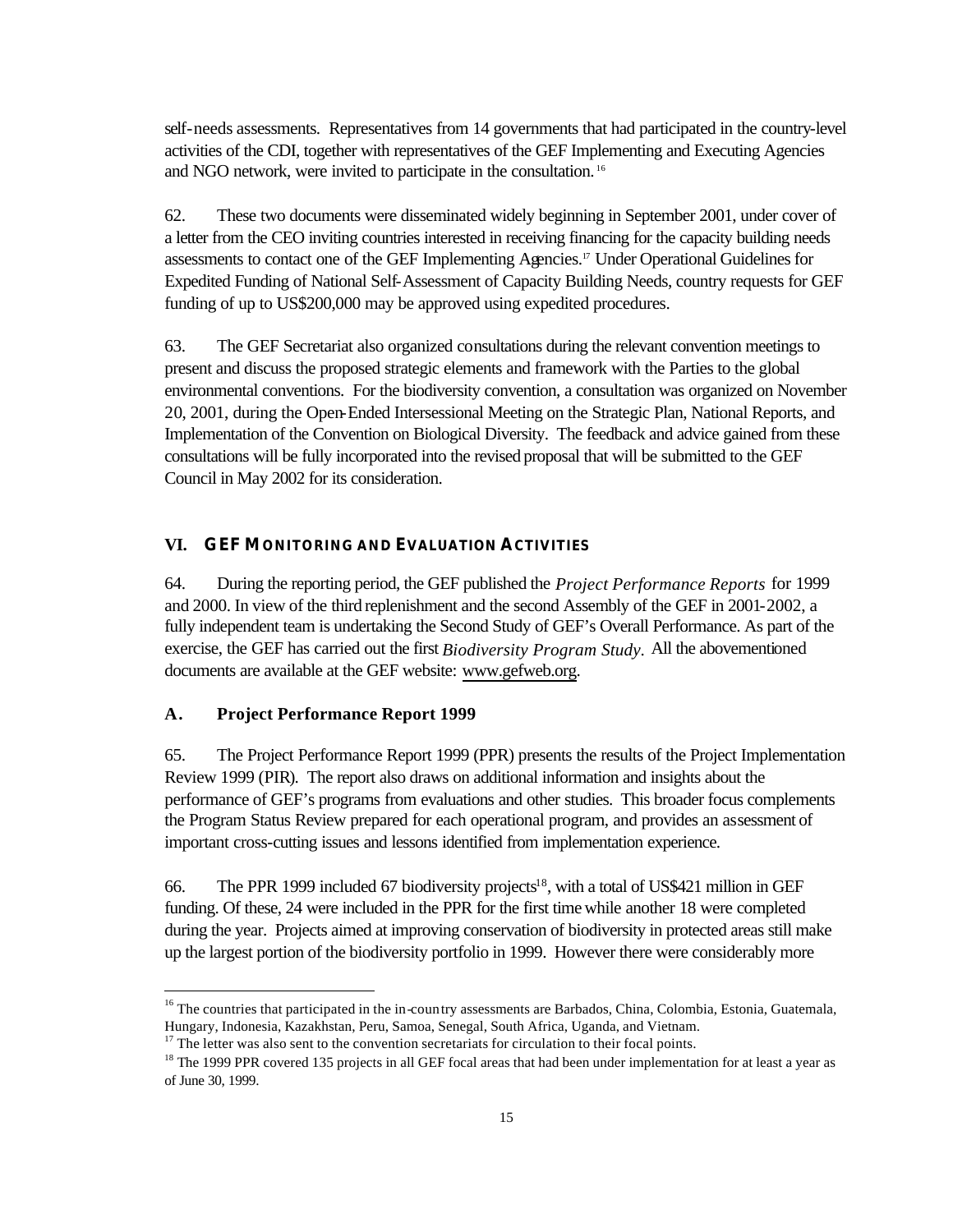projects that addressed sustainable use of biodiversity in that year's review in three areas: (1) buffer zones near protected areas, (2) wider production landscape, and (3) economic uses of components of biodiversity (projects in this last area present the main challenges for the future).

67. The 1999 PPR reports reaffirmed the lessons of past PPRs. These lessons are drawn both from positive experiences of projects in the portfolio and from less successful efforts. In particular:

- (a) Full community involvement in all stages of project design, implementation, and monitoring and evaluation is important.
- (b) Conservation efforts need to be combined with activities aimed at meeting socioeconomic needs.
- (c) Projects need to give attention to the broader political, social, and economic environment within which activities take place.
- (d) Flexible, long-term approaches that build in adaptive management based on feedback from experience are needed to address the challenges of biodiversity conservation.

### **B . Project Performance Report 2000**

68. The 2000 PPR covered 83 biodiversity projects, with a total of US\$508.76 million of GEF funding. A total of 29 projects (or US\$136.25 million worth) were included in the PIR 2000 process for the first time and 11 projects were completed in fiscal year 2000. More than one-third of projects (and GEF funding) for biodiversity in 2000 PIR portfolio were approved under Operational Program 3, Forest Ecosystems, although most biodiversity projects include activities in more than one type of ecosystem. About one-third of biodiversity projects (and funding) are under implementation in Africa. The same amount of GEF funding is under implementation in Latin America and the Caribbean and Asia and the Pacific.

69. **General lessons**. In response to the 1999 PPR lessons, some projects from the 2000 PIR show that projects are now reporting improvements in some aspects of project implementation that had been reported as problems in previous PPRs<sup>19</sup>. For example, linking biodiversity conservation and sustainable use to improvements in the well-being of stakeholders has been shown in projects such as India Ecodevelopment (World Bank) and UNDP's Jordan Azraq Wetlands. Start-up delays in several projects confirmed again the need to have flexible and adaptive management to initiate implementation as soon as problems are resolved. Most of these projects are now under implementation (e.g., UNDP's Pakistan Mountain Areas Conservancy and Southern Africa SABONET). The three Implementing Agencies reported that the issue of stakeholder involvement in all aspects of project design and implementation still is crucial for project success.

70. New lessons presented in the PPR 2000 include:

l

(a) There is a need to develop indicators to measure the extent and impact of the activities supported by the GEF in the biodiversity focal area operational programs.

<sup>&</sup>lt;sup>19</sup> A direct relationship between lessons learned and the PIR 2000 may be too premature but at least PIRs are now reporting on the issues brought up in previous PPRs.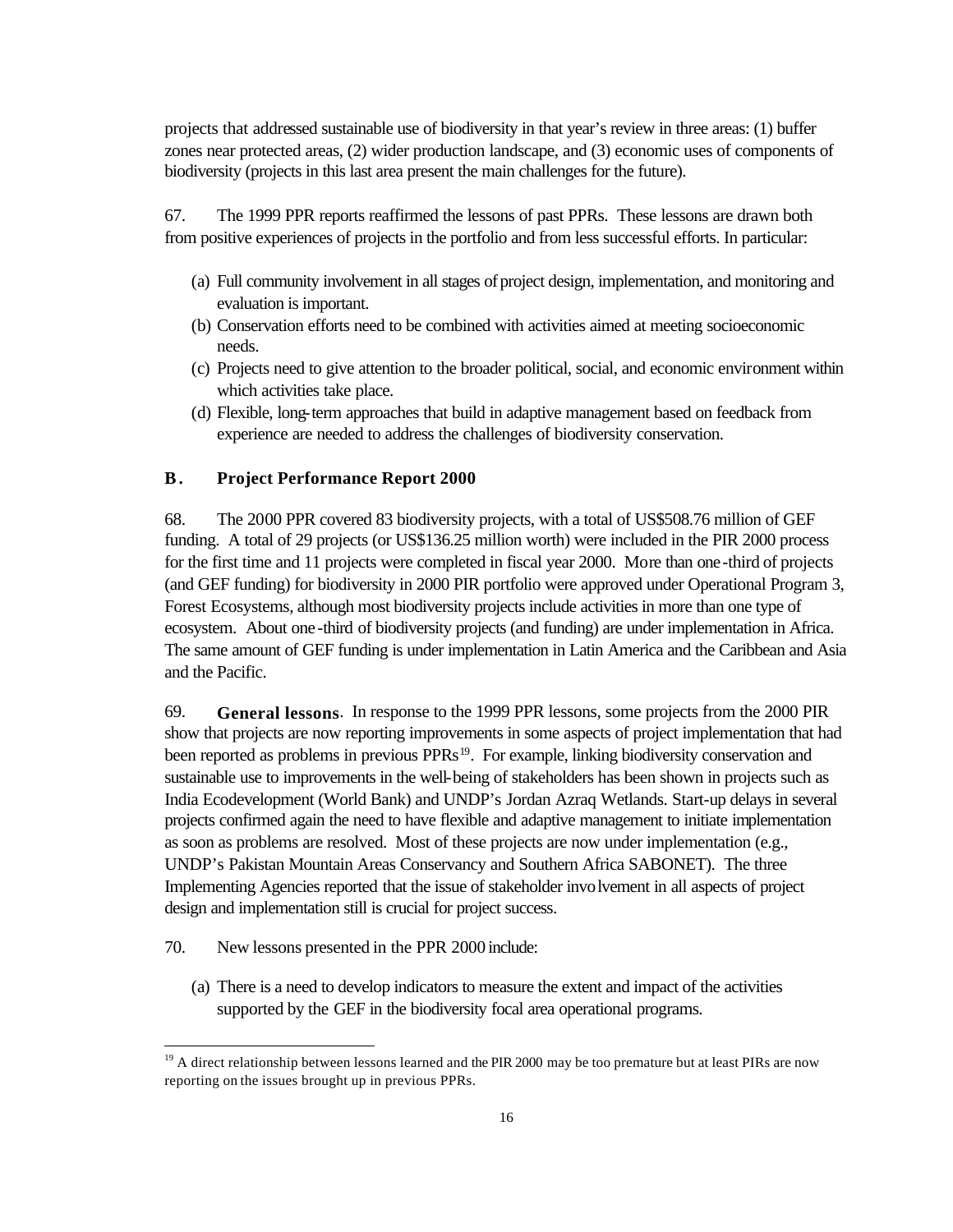- (b) Projects should include baselines or initial conditions so that changes in biodiversity can be better assessed<sup>20</sup>.
- (c) Capacity development assistance is needed on how to use indicators and how to design baselines or an initial conditions analysis.

71. **Results and achievements**. Several projects are reporting initial achievements and impacts that have the potential to enhance biodiversity at different scales through:

- (d) Leveraging financial resources. GEF projects have played a major role in attracting other cofinancing during project preparation and project implementation.
- (e) Developing new technical guidelines and methodologies both at the international and national levels. Projects have assisted countries in developing national strategies and frameworks for the GEF focal areas.
- (f) Enhancing local capacity for project implementation. New projects are including activities to enhance local capacity for project implementation in the early phases in an effort to ensure that participants will have the skills and be in an environment where they will be able to carry out the needed tasks.
- (g) Linking biodiversity conservation and sustainable use with improvements in the well-being of stakeholders. The biodiversity portfolio is offering more examples of these linkages by providing community-based livelihood schemes and development benefits that encourage conservation and/or provide alternative to unsustainable use.

### **C. Biodiversity Indicators for Monitoring GEF Program Implementation and Impacts**

72. The GEF Monitoring and Evaluation (M&E) Team commissioned a study on potential indicators to report in a variety of contexts on the extent and impact of GEF-supported activities in the biodiversity focal area. The report<sup>21</sup> was prepared by the World Conservation Monitoring Centre (UNEP-WCMC) under the supervision of an interagency steering committee. It proposes a broad portfolio of candidate indicators for the biodiversity focal area structured along coverage; impacts on pressures; behaviors affecting biodiversity; and impacts on biodiversity status, trends, and context indicators. The Steering Committee guiding the UNEP-WCMC's work on biodiversity program indicators concluded that although the report was well prepared, the proposed set of indicators was not yet ready for full implementation. In the last few months (last quarter of 2001), the Steering Committee agreed on a set of coverage indicators (data is presently being collected) and is further fine-tuning the impact and context indicators. The new set of program indicators will be ready by mid -2002.

j

<sup>&</sup>lt;sup>20</sup> Initial conditions are defined here as the conditions prior to the initiation of the project. Examples of activities that could provide an account of the initial conditions include an inventory or an assessment of socioeconomic conditions.

<sup>21</sup> Jenkins, M. and V. Kapos. *Biodiversity Indicators for Monitoring GEF Program Implementation and Impacts*. World Conservation Monitoring Center, 2000. Available on GEF website at http://www.gefweb.org.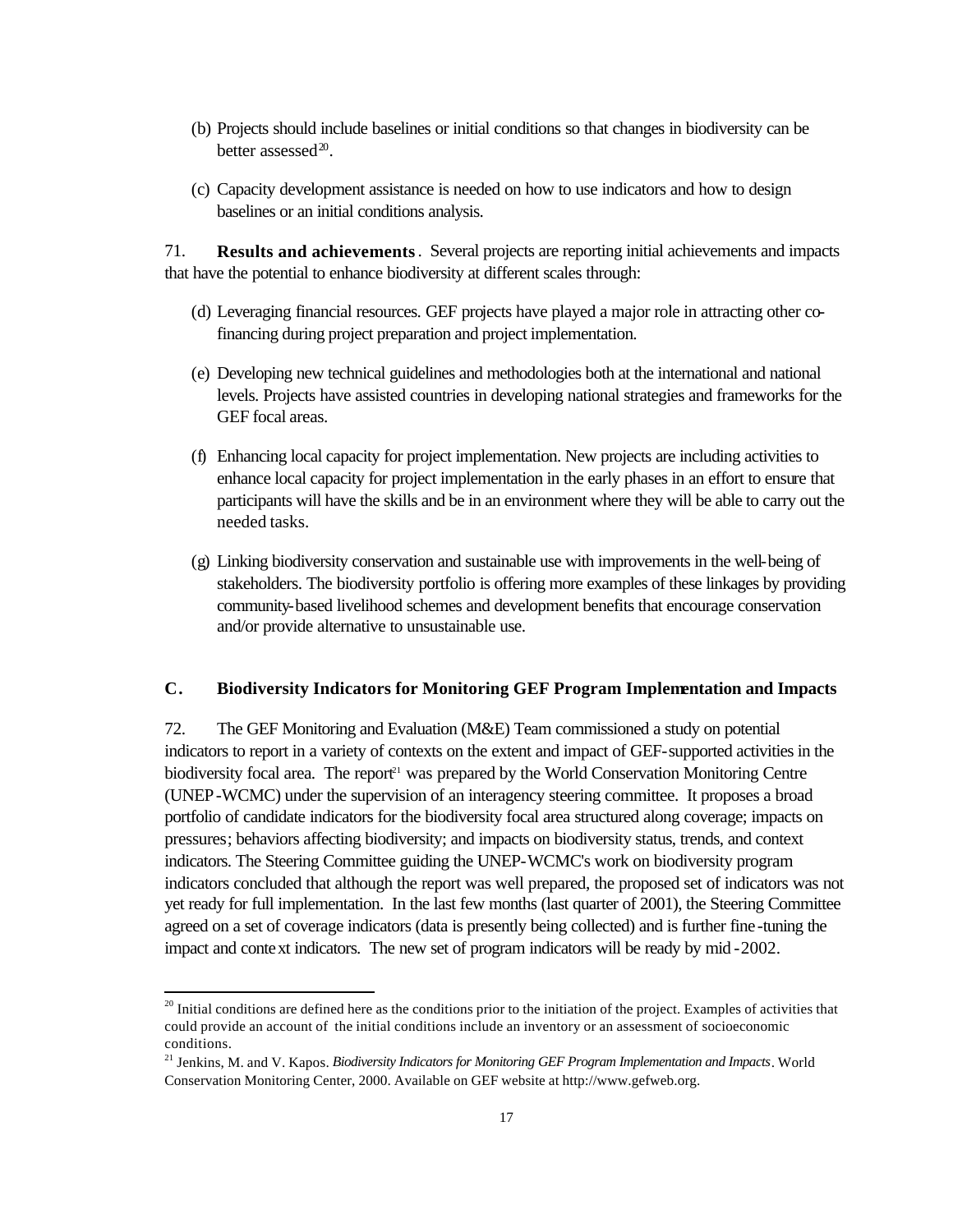## **D. Second Study of GEF's Overall Performance**

73. The GEF Council approved a plan for the implementation of the Second Study of GEF's Overall Performance (OPS2) in October 2000. The study is expected to contribute to the third replenishment and the second Assembly of the GEF in 2001-2002. The OPS2 is being carried out by a fully independent team, which is expected to complete its work by the end of 2001.

74. The central theme of OPS2 is the assessment of impacts and results seen in the context of the four GEF focal areas of biodiversity, climate change, international waters, and ozone, as well as in land degradation as it relates to these areas. The study will also analyze how GEF policies, institutional structures, and cooperative arrangements have facilitated or impeded results by focusing on four main topics: (i) Operational and Program Results, (ii) Effects of GEF Policies on Results, (iii) Effects of GEF's Institutional Structure and Procedures on Results, and (iv) "Country ownership" and sustainability of results.

75. Exchanges occurred between the team undertaking GEF's Second Overall Performance Study and the team preparing the Second Review of the Effectiveness of the Financial Mechanism for the Convention on Biological Diversity. For example, the interim report of the GEF's Second Overall Performance Study was shared with the Convention review team. The GEF will present the results of the GEF's Second Overall Performance Study to the Conference of the Parties as the GEF Council, at its meeting in December 2001, "requested the GEF Secretariat to submit to the sixth meeting of the Conference of the Parties to the Convention on Biological Diversity the Second Study of the Overall Performance of the GEF as an additional input to the second review of the effectiveness of the financial mechanism, which is to be discussed at that meeting.<sup>722</sup>

## **E. Biodiversity Program Study**

l

76. To facilitate the work of the GEF's Second Overall Performance Study (OPS2) team, GEF's Monitoring and Evaluation team, in cooperation with the Implementing Agencies, decided to undertake program studies in the biodiversity, climate change, and international waters focal areas. The role of these program studies is to provide portfolio information and inputs for the OPS2 team's consideration. The biodiversity program study was undertaken by a team comprised of staff from the GEF Secretariat, the three Implementing Agencies, the GEF Scientific and Technical Advisory Panel, and independent consultants. The full report is available on the GEF website or by request from the GEF Secretariat.

77. The following paragraphs provide the main findings of the assessment. The achievements of the GEF biodiversity portfolio must be looked at in the context that projects that aim to conserve biodiversity are among the more difficult types of projects to implement, [as they involve] working with governments for which biodiversity conservation is usually not a priority and incorporate scientific principles that are new, evolving, often counterintuitive, and difficult to fully understand or explain to stakeholders. A significant number of the projects assessed were capacity development projects.

 $^{22}$  See Joint Summary of the Chairs, GEF Council Meeting, December 5-7, 2001.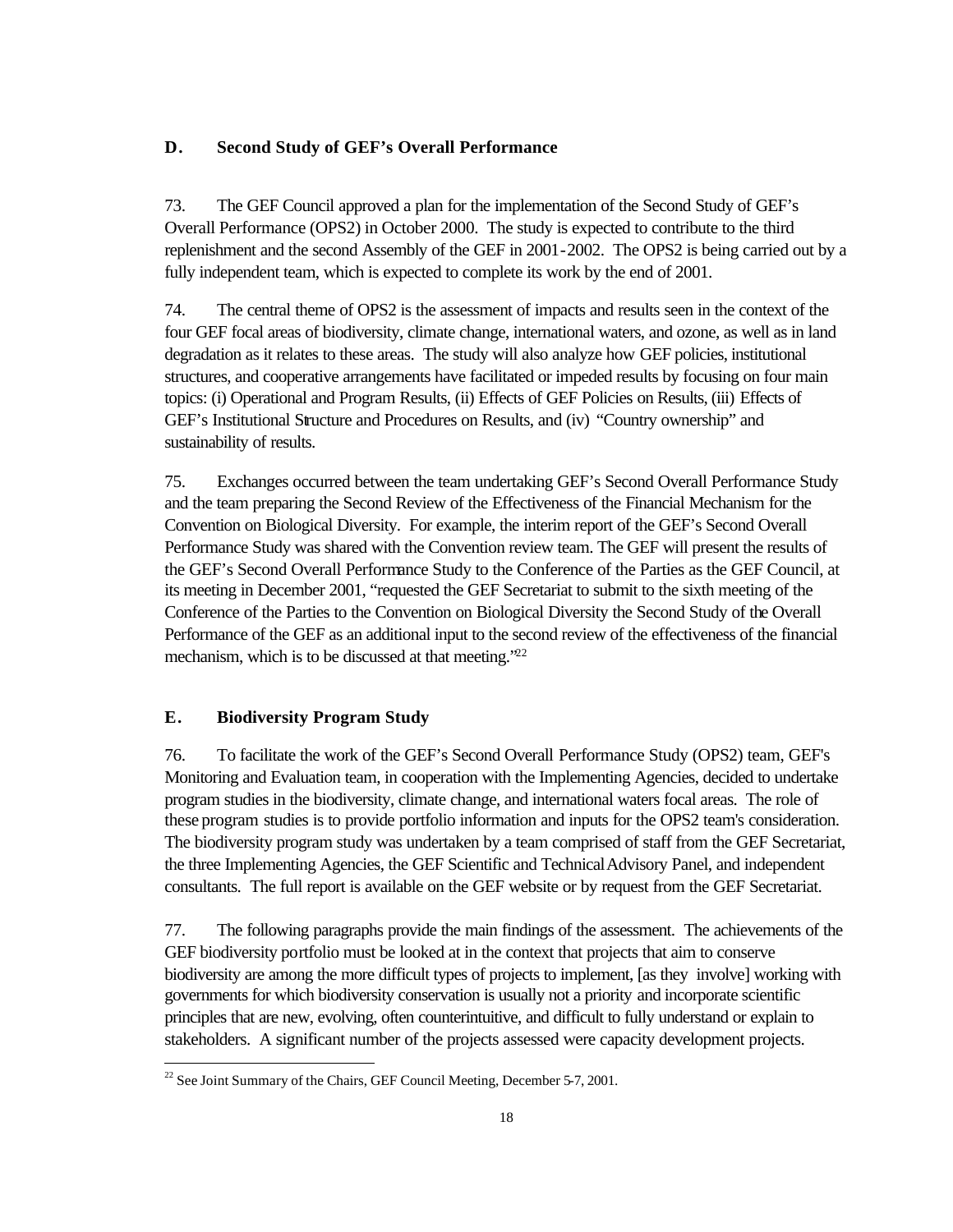These addressed a variety of capacity needs at the individual, institutional, and systemic levels. Furthermore, it was found that some of the most successful components of even non-capacitydevelopment projects were their capacity development aspects.

78. A very large portion of the projects assessed are in protected areas. More than half of such projects were assessed to have fully or mostly met their objectives, even though they are invariably the most difficult and complicated types of projects to implement. About 60 percent of the projects had substantially addressed science and technology issues, with the level going up to 80 percent in completed projects. Nevertheless, the recognition of traditional knowledge and the appropriate involvement of social scientists are two issues that need further attention. Stakeholder participation was comprehensive in around 30 percent of the projects reviewed and partial in more than 20 percent. It must be noted that most of these projects were working with institutions without much previous experience of stakeholder participation.

79. Recommendations proposed in the report were primarily related to the four issues that the report highlighted as needing attention: achievement of objectives, project impacts on biodiversity, sustainability of project activities and gains, and learning from past lessons.

a) Achievement of Objectives. Three main recommendations were proposed in the area of achivement of objectives. First, the report recognized that limited implementation capacity was cited as a major cause for inadequate project achievements. The development of the requisite individual, institutional, and systemic capacities must be given central priority during GEF project implementation. Second, part of the problem with project achievements might be due to too little attention being paid in project design and implementation to livelihood and tenure issues and to underlying causes. Thus, all projects in protected areas should include related production landscapes.

b) Impacts in Biodiversity. To determine a project's impact on biodiversity, and on other related issues, there has to be a far more effective and ongoing monitoring system, based on a preinitiation baseline study. The baseline study should record the status, trends, and rates of change of the existing biodiversity resources; available individual, institutional, and systemic capacities; and the relevant socioeconomic and political parameters. Impact indicators and standards must be formulated prior to, and used for, the baseline study. Where the available data are not adequate, building up a requisite database (on the various aspects mentioned above) should be among the first project activities so that monitoring of project impact can begin right from the start.

c) Sustainability. The study recommends several ways to improve this aspect of project design and implementation. Funding patterns during the project must be compatible with the economic realities of the host country. Therefore, demonstrating and operationalizing ways to meet conservation objectives within the levels of financial resources likely to be available on a sustainable basis must be an objective for all projects. There must be a continued movement away from "big budget," time-bound projects to long-term activities involving the same or lesser amounts of money, distributed over a longer time period and in accordance with agreed qualitative benchmarks of progress. For most governments to have the "political will" to conserve biodiversity, conservation must be seen to contribute to economic growth and security, or at least not to detract from it.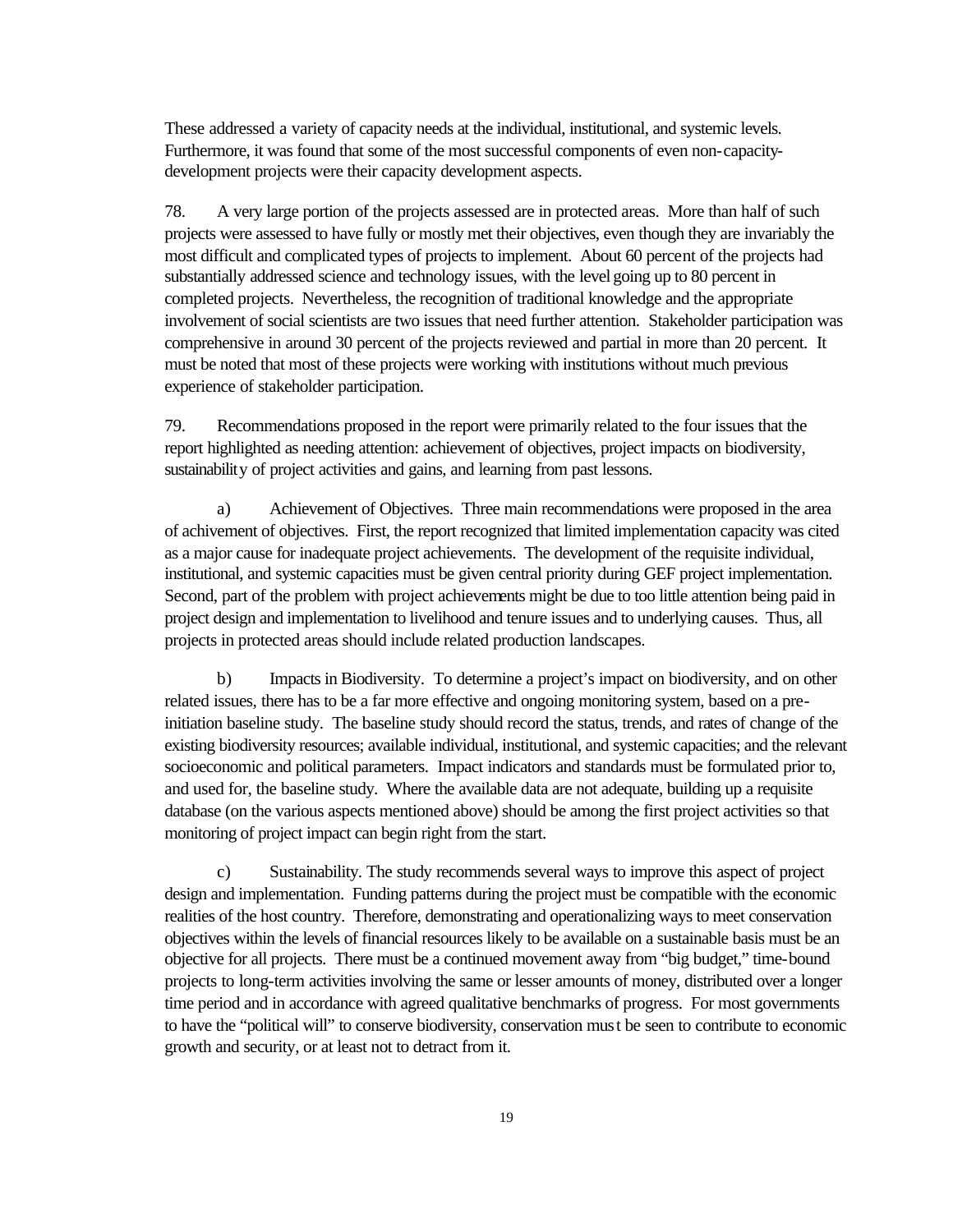#### **Annex A**

## **LIST OF REPORTS PREVIOUSLY SUBMITTED BY THE GEF COUNCIL TO THE CONFERENCE OF THE PARTIES TO THE CONVENTION ON BIOLOGICAL DIVERSITY**

*Report on the activities of the Global Environment Facility to the second meeting of Conference of the Parties to the Convention on Biological Diversity* (UNEP/CBD/COP/2/8, 21 August 1995)

*Report on the activities of the Global Environment Facility to the third meeting of Conference of the Parties to the Convention on Biological Diversity* (UNEP/CBD/COP/3/5, 18 September 1996)

*Report on the activities of the Global Environment Facility to the fourth meeting of Conference of the Parties to the Convention on Biological Diversity* (UNEP/CBD/COP/4/15, 24 February 1998)

*Report on the activities of the Global Environment Facility to the fifth meeting of Conference of the Parties to the Convention on Biological Diversity* (UNEP/CBD/COP/5/7, 14 December 1999)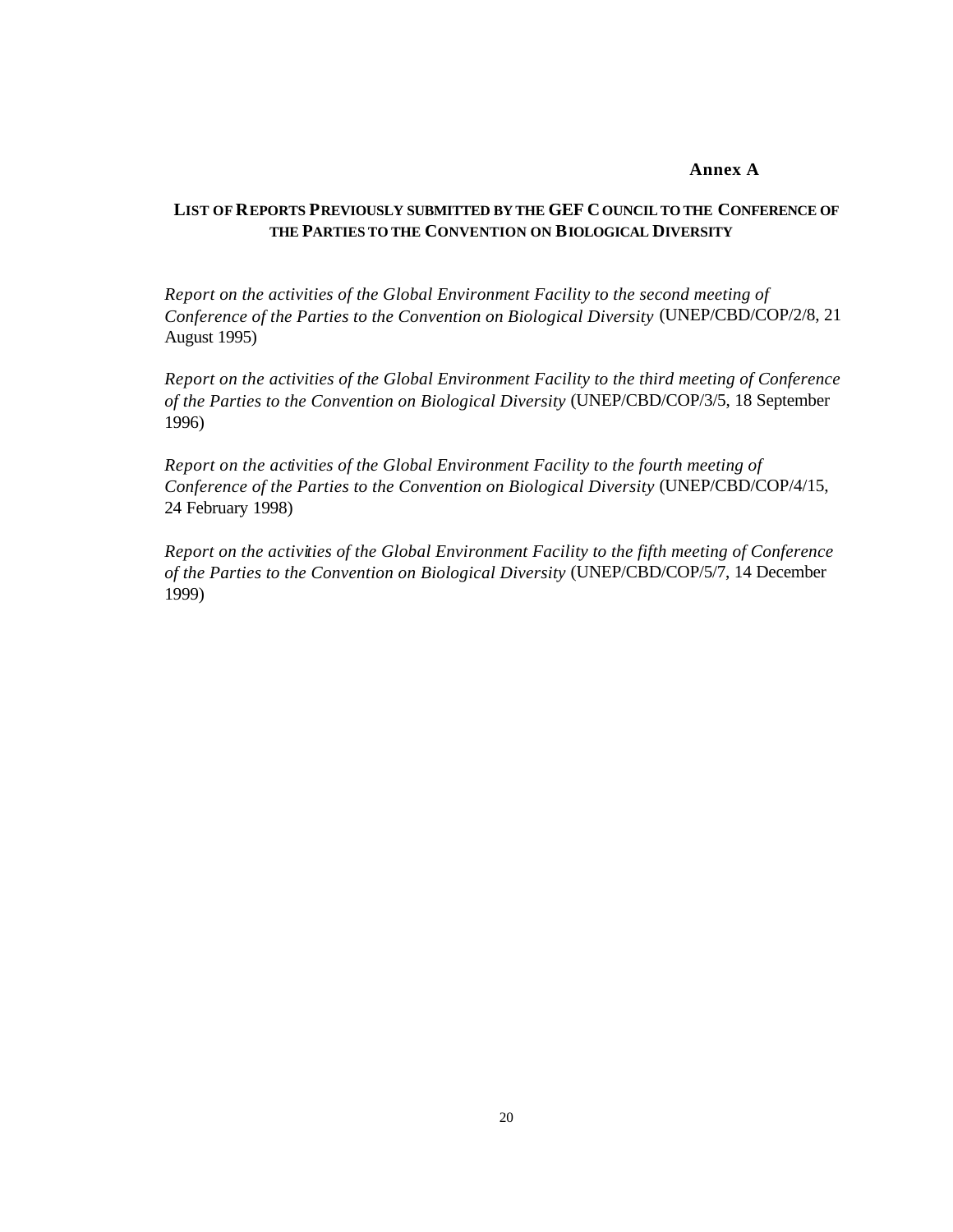## **Annex B**

## **Projects approved by the GEF in the area of biological diversity during the reporting period (July 1999-June 2001)**

| <b>COUNTRY</b>                                                                                     | <b>PROJECT NAME</b>                                                                                                                     | <b>IMPLEMEN-</b><br><b>TING</b><br><b>AGENCY</b> | <b>GEF FINANCING</b><br>(IN US\$<br>MILLIONS) | <b>TOTAL</b><br>FINANCING (IN<br><b>US\$ MILLIONS</b> |
|----------------------------------------------------------------------------------------------------|-----------------------------------------------------------------------------------------------------------------------------------------|--------------------------------------------------|-----------------------------------------------|-------------------------------------------------------|
| Global                                                                                             | Millennium Ecosystem Assessment                                                                                                         | <b>UNEP</b>                                      | 7.31                                          | 24.92                                                 |
| Global                                                                                             | Critical Ecosystems Partnership Fund                                                                                                    | World Bank                                       | 25.00                                         | 100.00                                                |
| Global                                                                                             | Development of National Biosafety<br>Frameworks                                                                                         | <b>UNEP</b>                                      | 26.09                                         | 38.43                                                 |
| Regional (Kenya,<br>Tanzania,<br>Uganda)                                                           | Land Use Change Analysis as an<br>Approach for Investigating Biodiversity<br>Loss and Land Degradation                                  | <b>UNEP</b>                                      | 0.80                                          | 0.80                                                  |
| Regional<br>(Botswana,<br>Malawi.<br>Mozambique,<br>Namibia, South<br>Africa, Zambia,<br>Zimbabwe) | Africa Community Outreach Program<br>for Conservation and Sustainable Use of<br><b>Biological Resources</b>                             | World<br><b>Bank</b>                             | 0.75                                          | 0.75                                                  |
| Regional (Brazil,<br>Chile, México)                                                                | An Indicator Model for Dryland<br>Ecosystems in Latin America                                                                           | <b>UNEP</b>                                      | 0.75                                          | 0.75                                                  |
| Regional (Benin,<br>Burkina Faso,<br>Ghana, Kenya,<br>Malawi, Mali,<br>Uganda,<br>Zimbabwe)        | Community-Based Management of On-<br>Farm Plant Genetic Resources in Arid and<br>Semi-Arid Areas of Sub-Saharan Africa                  | <b>UNEP</b>                                      | 0.75                                          | 2.05                                                  |
| Regional<br>(Bolivia,<br>Colombia,<br>Ecuador,<br>Panama,<br>Paraguay, Peru)                       | Catalyzing Conservation Action in Latin<br>America: Identifying Priority Sites and<br><b>Best Management</b>                            | <b>UNEP</b>                                      | 0.75                                          | 0.75                                                  |
| Regional<br>(Comoros,<br>Mauritius,<br>Seychelles,<br>Madagascar)                                  | Coral Reef Monitoring Network in<br>Member States of the Indian Ocean<br>Commission (COI), within the Global<br>Reef Monitoring Network | World<br><b>Bank</b>                             | 0.74                                          | 0.74                                                  |
| Regional (Belize,<br>Guatemala,<br>Honduras,<br>Mexico)                                            | Conservation and Sustainable Use of the<br>Mesoamerican Barrier Reef                                                                    | <b>World Bank</b>                                | 11.52                                         | 18.98                                                 |
| Regional<br>(Lesotho, South<br>Africa)                                                             | Maloti-Drakensberg Conservation and<br>Development Project                                                                              | World Bank                                       | 15.50                                         | 33.20                                                 |
| Algeria                                                                                            | Biodiversity Conservation and Sustainable<br>Natural Resource Management                                                                | <b>UNDP</b>                                      | 0.75                                          | 2.02                                                  |

## **Table 1: Medium and Full-Sized Projects**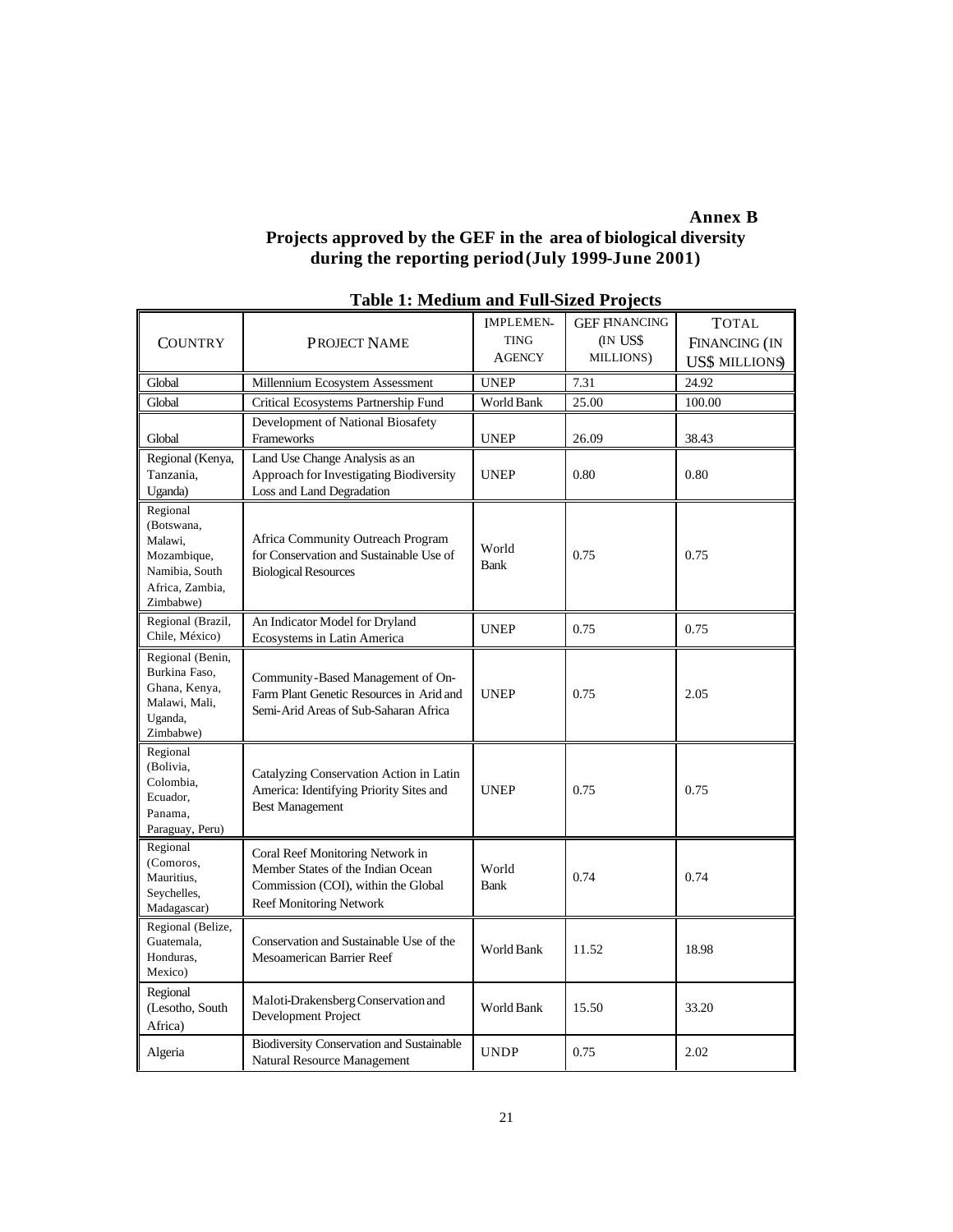| <b>COUNTRY</b>      | <b>PROJECT NAME</b>                                                                                               | <b>IMPLEMEN-</b><br><b>TING</b><br><b>AGENCY</b> | <b>GEF FINANCING</b><br>(IN US\$<br>MILLIONS) | <b>TOTAL</b><br><b>FINANCING</b> (IN<br><b>US\$ MILLIONS</b> |
|---------------------|-------------------------------------------------------------------------------------------------------------------|--------------------------------------------------|-----------------------------------------------|--------------------------------------------------------------|
| Bangladesh          | Coastal and Wetland Biodiversity<br>Management at Cox's Bazar and<br>Hakakuki Haor                                | <b>UNDP</b>                                      | 6.20                                          | 6.20                                                         |
| Belize              | Community-Managed Sarstoon Temash<br><b>Conservation Project</b>                                                  | World<br><b>Bank</b>                             | 0.81                                          | 0.81                                                         |
| Benin               | Program for the Management of Forests<br>and Adjacent Lands                                                       | World<br><b>Bank</b>                             | 6.00                                          | 28.00                                                        |
| Brazil              | <b>Establishment of Private Natural</b><br>Heritage Reserves in the Brazilian Cerrado                             | <b>UNDP</b>                                      | 0.75                                          | 0.85                                                         |
| <b>Brazil</b>       | Promoting Biodiversity Conservation and<br>Sustainable Use in the Frontier Forests of<br>Northwestern Mato Grosso | <b>UNDP</b>                                      | 6.98                                          | 16.11                                                        |
| Brazil              | Amazon Region Protected Areas<br>Program (ARPA)                                                                   | World Bank                                       | 30.35                                         | 89.35                                                        |
| <b>Burkina Faso</b> | Natural Ecosystem Management                                                                                      | World Bank                                       | 7.50                                          | 32.32                                                        |
| Cameroon            | Community-Based Conservation in<br>Bamenda Highlands                                                              | <b>UNDP</b>                                      | 1.00                                          | 3.09                                                         |
| Chile               | Conservation and Sustainable Use of Chile<br>Globally Significant Biodiversity                                    | <b>UNDP</b>                                      | 1.00                                          | 4.25                                                         |
| Chile               | Valdivian Forest Zone: Private-Public<br>Mechanisms for Biodiversity<br>Conservation                              | World<br>Bank                                    | 0.75                                          | 0.75                                                         |
| Chile               | Water Resources and Biodiversity<br>Management                                                                    | World Bank                                       | 10.33                                         | 320.33                                                       |
| China               | Yunnan Uplands Ecosystem                                                                                          | <b>UNDP</b>                                      | 0.75                                          | 0.75                                                         |
| China               | Sustainable Forest Development Project,<br>Protected Areas Management<br>Component                                | World Bank                                       | 16.35                                         | 62.50                                                        |
| Colombia            | <b>Conservation and Sustainable</b><br>Development of the Mataven Forest                                          | World<br><b>Bank</b>                             | 0.75                                          | 1.39                                                         |
| Colombia            | Caribbean Archipelago Biosphere Reserve:<br>Regional Marine Protected Area System                                 | World<br><b>Bank</b>                             | 1.00                                          | 4.18                                                         |
| Colombia            | Conservation of Biodiversity in the Sierra<br>Nevada de Santa Marta                                               | World Bank                                       | 9.38                                          | 20.49                                                        |
| Colombia            | Conservation and Sustainable Use of<br>Biodiversity in the Andes Region                                           | World Bank                                       | 15.35                                         | 30.35                                                        |
| Colombia            | Conservation of Montane Forest and<br>Paramo in the Colombian Massif, Phase I                                     | <b>UNDP</b>                                      | 4.03                                          | 10.90                                                        |
| Costa Rica          | Conservation of Biodiversity in the<br>Talamanca-Caribbean Biological Corridor                                    | <b>UNDP</b>                                      | 0.75                                          | 0.75                                                         |
| Costa Rica          | Biodiversity Conservation in Cacao<br>Agroforestry                                                                | World<br>Bank                                    | 0.75                                          | 3.04                                                         |
| Costa Rica          | Ecomarkets                                                                                                        | World Bank                                       | 8.33                                          | 49.20                                                        |
| Ecuador             | Albarradas in Coastal Ecuador: Rescuing<br>Ancient Knowledge on Sustainable Use of<br>Biodiversity                | World<br>Bank                                    | 0.75                                          | 3.10                                                         |
| Ecuador             | Galapagos O il Spill: Environmental<br>Rehabilitation and Conservation                                            | <b>UNDP</b>                                      | 0.53                                          | 1.00                                                         |
| Ecuador             | Choco-Andean Corridor                                                                                             | World<br><b>Bank</b>                             | 1.00                                          | 3.35                                                         |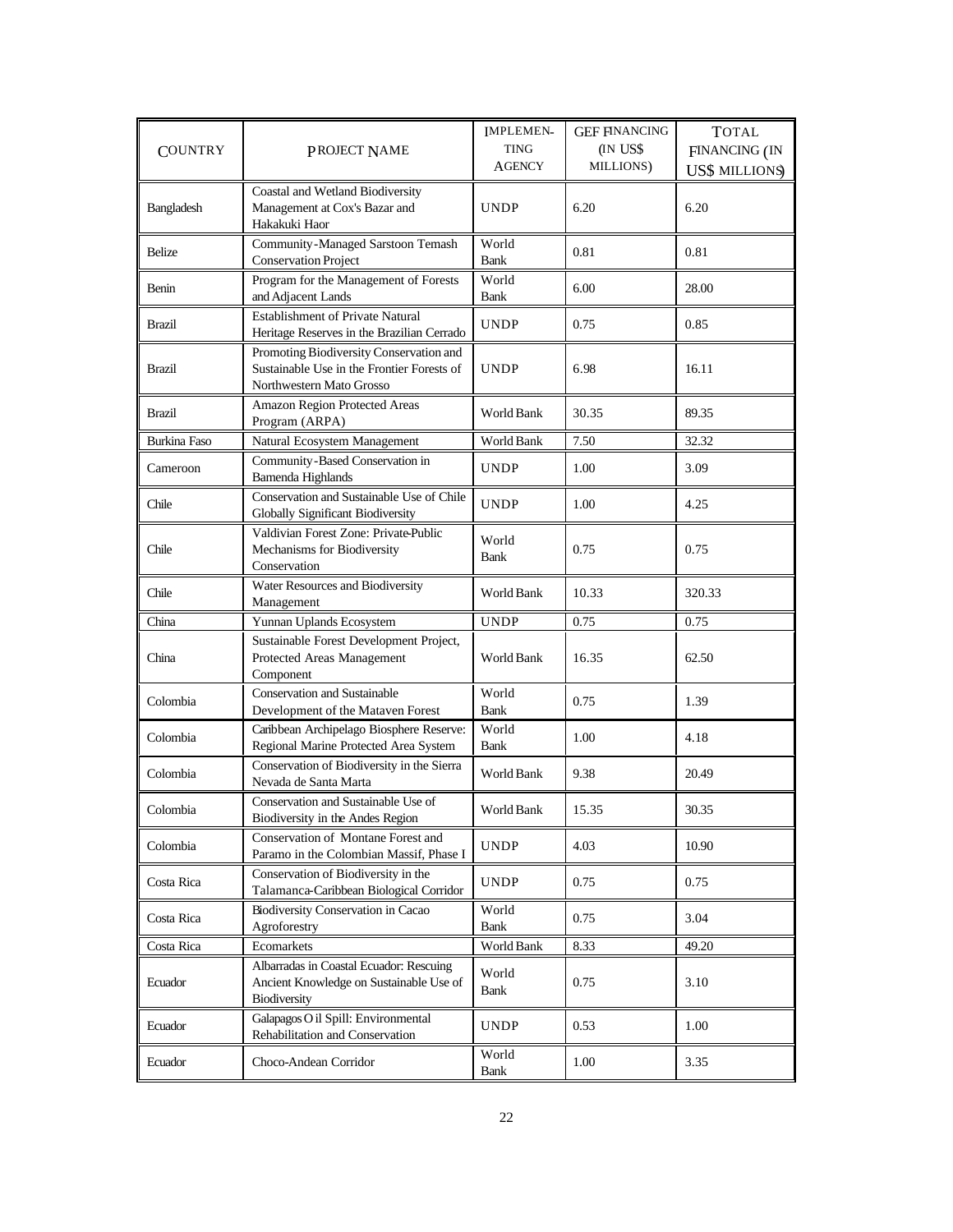| <b>COUNTRY</b> | PROJECT NAME                                                                                         | <b>IMPLEMEN-</b><br><b>TING</b><br><b>AGENCY</b> | <b>GEF FINANCING</b><br>(IN US\$<br>MILLIONS) | <b>TOTAL</b><br><b>FINANCING</b> (IN<br><b>US\$ MILLIONS</b> |
|----------------|------------------------------------------------------------------------------------------------------|--------------------------------------------------|-----------------------------------------------|--------------------------------------------------------------|
| Ecuador        | Control of Invasive Species in the<br>Galapagos Archipelago                                          | UNDP                                             | 18.68                                         | 41.92                                                        |
| Ecuador        | National Protected Areas System                                                                      | World Bank                                       | 8.35                                          | 14.75                                                        |
| Egypt          | Conservation and Sustainable Use of<br>Medicinal Plants in Arid and Semi-Arid<br>Ecosystems          | <b>UNDP</b>                                      | 4.29                                          | 9.05                                                         |
| Georgia        | Arid and Semi-Arid Ecosystem<br>Conservation in the Caucasus                                         | <b>UNDP</b>                                      | 0.75                                          | 0.75                                                         |
| Ghana          | <b>Bosumtwe Basin</b>                                                                                | <b>UNDP</b>                                      | 0.52                                          | 0.52                                                         |
| Ghana          | Northern Savanna Biodiversity<br>Conservation (NSBC) Project                                         | World Bank                                       | 7.90                                          | 47.80                                                        |
| Grenada        | Dry Forest Biodiversity Conservation                                                                 | World<br><b>Bank</b>                             | 0.75                                          | 1.15                                                         |
| Guatemala      | Management and Protection of Laguna<br>del Tigre National Park                                       | World<br><b>Bank</b>                             | 0.75                                          | 1.68                                                         |
| Guatemala      | Western Altiplano Integrated Natural<br>Resources Management                                         | World Bank                                       | 8.35                                          | 51.45                                                        |
| India          | <b>Conservation and Sustainable</b><br>Management of Dryland Biodiversity,<br>Phase 1                | <b>UNDP</b>                                      | 2.04                                          | 3.83                                                         |
| Indonesia      | Conservation of Elephant Landscapes in<br>Aceh                                                       | World<br><b>Bank</b>                             | 0.74                                          | 0.74                                                         |
| Indonesia      | The Greater Berbak-Sembilang Integrated<br><b>Coastal Wetlands Conservation Project</b>              | World<br><b>Bank</b>                             | 0.73                                          | 1.59                                                         |
| Iran           | Conservation of the Asiatic Cheetah, Its<br>Natural Habitat, and Associated Biota                    | <b>UNDP</b>                                      | 0.75                                          | 0.75                                                         |
| Kazakhstan     | <b>Integrated Conservation of Priority</b><br>Globally Significant Migratory Bird<br>Wetland Habitat | <b>UNDP</b>                                      | 8.85                                          | 38.41                                                        |
| Kenya          | Lewa Wildlife Conservancy                                                                            | World<br>Bank                                    | 0.75                                          | 3.94                                                         |
| Kenya          | Lake Baringo Community-Based<br>Integrated Land and Water Management<br>Project                      | <b>UNEP</b>                                      | 0.75                                          | 0.75                                                         |
| Korea DPR      | Conservation of Biodiversity at Mount<br>Myohyang                                                    | <b>UNDP</b>                                      | 0.75                                          | 0.75                                                         |
| Mauritius      | Restoration of Round Island                                                                          | World<br>Bank                                    | 0.75                                          | 1.58                                                         |
| Mexico         | Integrated Ecosystem Management in<br>Three Priority Ecoregions                                      | <b>UNDP</b>                                      | 15.65                                         | 77.37                                                        |
| Mexico         | Consolidation of the Protected Areas<br>Program (SINAP II)                                           | World Bank                                       | 16.45                                         | 60.47                                                        |
| Mexico         | Biodiversity Conservation in the Sierra<br>Gorda Biosphere Reserve                                   | <b>UNDP</b>                                      | 6.73                                          | 20.66                                                        |
| Mexico         | Indigenous and Community Biodiversity<br>Conservation (COINBIO)                                      | World Bank                                       | 7.50                                          | 18.70                                                        |
| Mexico         | Mesoamerican Biological Corridor                                                                     | World Bank                                       | 15.20                                         | 90.41                                                        |
| Micronesia     | Community Conservation and<br>Compatible Enterprise Development on<br>Pohnpei                        | <b>UNDP</b>                                      | 0.75                                          | 0.75                                                         |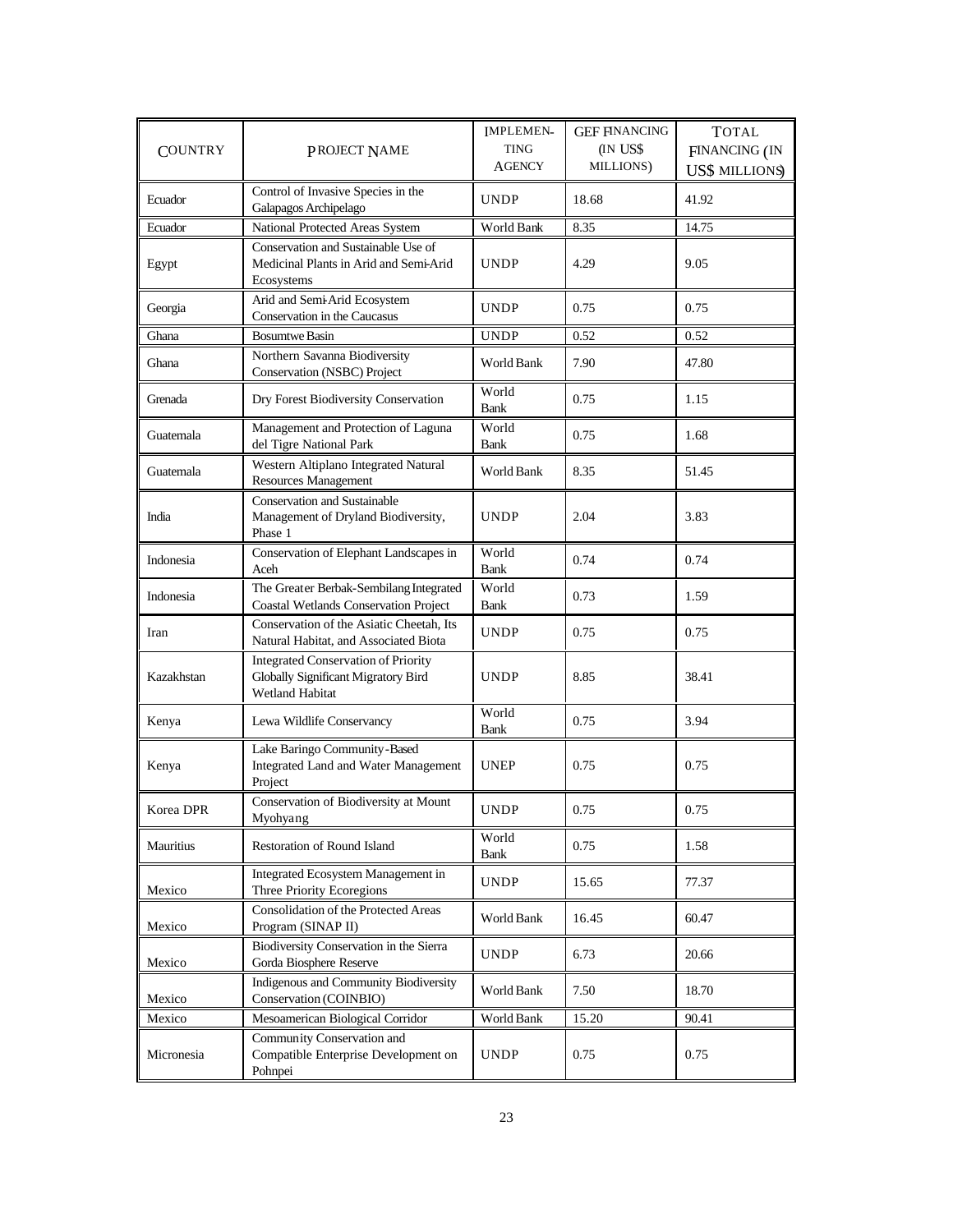| <b>COUNTRY</b>        | <b>PROJECT NAME</b>                                                                                                                      | <b>IMPLEMEN-</b><br><b>TING</b><br><b>AGENCY</b> | <b>GEF FINANCING</b><br>(IN US\$<br>MILLIONS) | <b>TOTAL</b><br><b>FINANCING</b> (IN<br><b>US\$ MILLIONS</b> |
|-----------------------|------------------------------------------------------------------------------------------------------------------------------------------|--------------------------------------------------|-----------------------------------------------|--------------------------------------------------------------|
| Mongolia              | Dynamics of Biodiversity Loss and<br>Permafrost Melt in Lake Hovsgol<br><b>National Park</b>                                             | <b>World Bank</b>                                | 0.81                                          | 1.44                                                         |
| Morocco               | Transhumance for Biodiversity<br>Conservation in the Southern High Atlas                                                                 | <b>UNDP</b>                                      | 4.37                                          | 10.44                                                        |
| Nepal                 | Landscape-Scale Conservation of<br><b>Endangered Tiger and Rhinoceros</b><br>Populations in and around Chitwan<br><b>National Park</b>   | <b>UNDP</b>                                      | 0.75                                          | 0.75                                                         |
| Nepal                 | Arun Valley Sustainable Resource Use and<br>Management Pilot Demonstration<br>Project                                                    | <b>UNEP</b>                                      | 0.63                                          | 0.63                                                         |
| Nepal                 | <b>Upper Mustang Biodiversity Project</b>                                                                                                | <b>UNDP</b>                                      | 0.75                                          | 0.75                                                         |
| Nigeria               | Micro-Watershed and Environmental<br>Management Project                                                                                  | World Bank                                       | 8.35                                          | 115.35                                                       |
| Peru                  | <b>Biodiversity Conservation and</b><br><b>Community Natural Resources</b><br>Management in Nancay River Basin<br>(Peruvian Amazon)      | World<br>Bank                                    | 0.77                                          | 1.58                                                         |
| Philippines           | <b>Biodiversity Conservation in Bohol</b><br>Islands Marine Triangle                                                                     | <b>UNDP</b>                                      | 0.74                                          | 0.74                                                         |
| Philippines           | Sustainable Management of Mount Isarog<br>Conservation of the Tubbahata Reefs                                                            | <b>UNDP</b>                                      | 0.75                                          | 0.75                                                         |
| Philippines           | National Marine Park and World<br>Heritage Site                                                                                          | <b>UNDP</b>                                      | 0.75                                          | 0.75                                                         |
| Philippines           | Samar Island Biodiversity Project:<br>Conservation and Sustainable Use of the<br>Biodiversity of a Forested Protected Area               | <b>UNDP</b>                                      | 6.11                                          | 13.31                                                        |
| Russian<br>Federation | Demonstrating Sustainable Conservation<br>of Biological Diversity in Four Protected<br>Areas in Russia's Kamchatka Oblast, Phase<br>I    | <b>UNDP</b>                                      | 2.36                                          | 5.13                                                         |
| Seychelles            | Marine Ecosystem Management Project                                                                                                      | World Bank                                       | 0.75                                          | 1.40                                                         |
| Slovak Republic       | Central European Grasslands Conservation<br>and Sustainable Use                                                                          | World Bank                                       | 0.75                                          | 1.10                                                         |
| South Africa          | Conservation of Globally Significant<br>Biodiversity in Agricultural Landscapes<br>Through Conservation Farming                          | World<br><b>Bank</b>                             | 0.75                                          | 1.71                                                         |
| South Africa          | Conservation Planning for Biodiversity in<br>the Thichet Biome                                                                           | World<br><b>Bank</b>                             | 0.74                                          | 0.86                                                         |
| Sri Lanka             | Conservation of Biodiversity Through<br>Integrated Collaborative Management in<br>Rekawa, Ussangoda, and Kalametiya<br>Coastal Ecosystem | <b>UNDP</b>                                      | 0.75                                          | 0.75                                                         |
| Sri Lanka             | Conservation of Globally Threatened<br>Species in the Rainforests of Southwest Sri<br>Lanka                                              | <b>UNDP</b>                                      | 0.75                                          | 0.75                                                         |
| Sri Lanka             | Protected Areas and Wildlife<br>Management                                                                                               | World<br>Bank/ADB                                | 9.00                                          | 33.50                                                        |
| Tanzania              | Jozani Chwaka Bay National Park<br>Development                                                                                           | <b>UNDP</b>                                      | 0.75                                          | 0.75                                                         |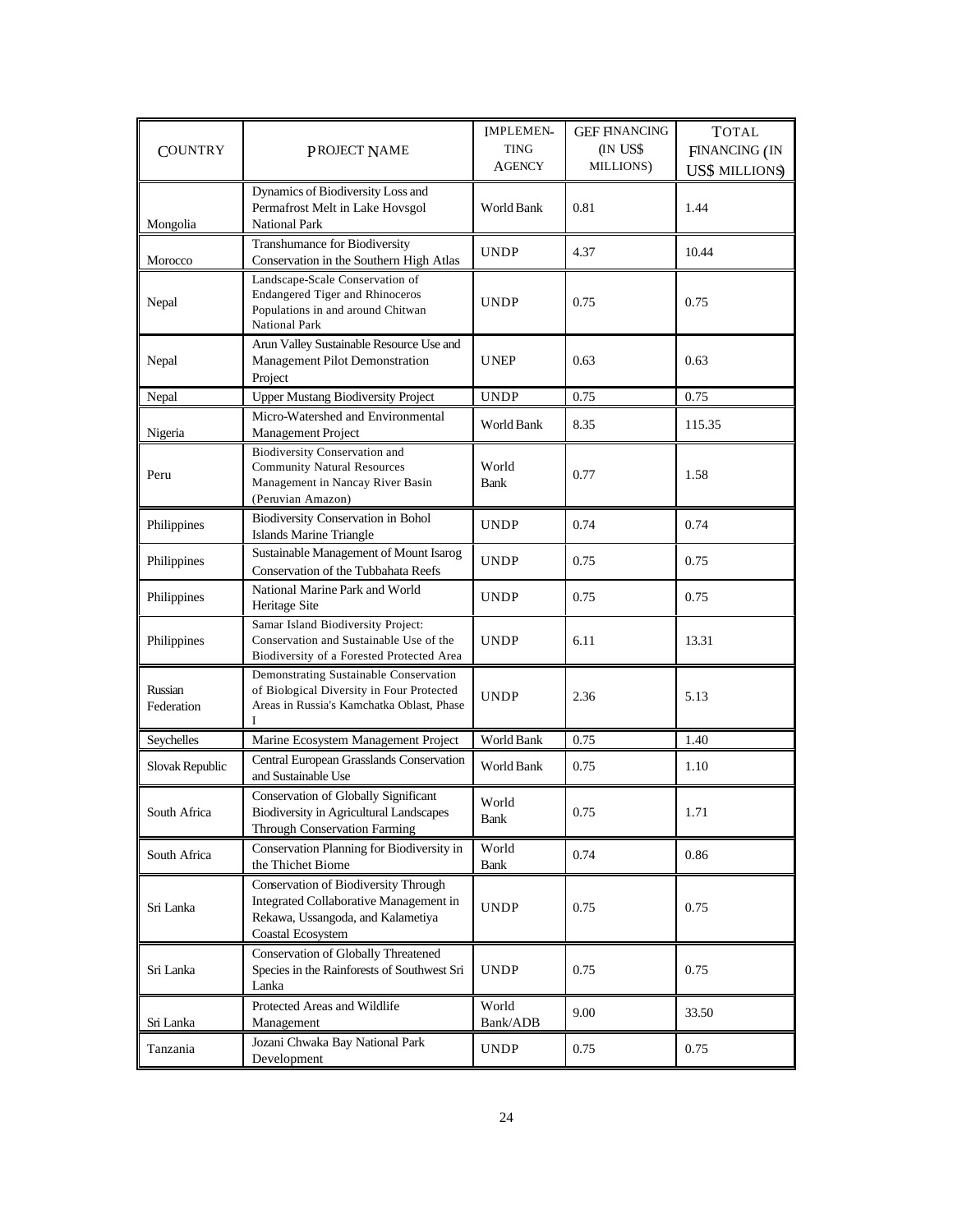| <b>COUNTRY</b> | <b>PROJECT NAME</b>                                                                                                 | <b>IMPLEMEN-</b><br><b>TING</b><br><b>AGENCY</b> | <b>GEF FINANCING</b><br>(IN US\$<br>MILLIONS) | <b>TOTAL</b><br><b>FINANCING</b> (IN<br><b>US\$ MILLIONS</b> |
|----------------|---------------------------------------------------------------------------------------------------------------------|--------------------------------------------------|-----------------------------------------------|--------------------------------------------------------------|
| Tanzania       | Development of Mnazi Bay Marine Park                                                                                | <b>UNDP</b>                                      | 1.50                                          | 3.57                                                         |
| Uzbekistan     | Establishment of the Nuratau-Kyzylkum<br>Biosphere Reserve as a Model for<br><b>Biodiversity Conservation</b>       | <b>UNDP</b>                                      | 0.75                                          | 0.75                                                         |
| Venezuela      | Conservation of the Biological Diversity<br>of the Orinoco Delta Biosphere Reserve<br>and Lower Orinoco River Basin | <b>UNDP</b>                                      | 9.79                                          | 33.07                                                        |
| Vietnam        | Hon Mun Marine Protected Area Pilot<br>Project                                                                      | World<br>Bank                                    | 0.97                                          | 2.14                                                         |
| Vietnam        | Pu-Luong/Cuc Phuong Limestone<br>Landscape                                                                          | World<br>Bank                                    | 0.73                                          | 1.31                                                         |
| Zimbabwe       | Conservation and Sustainable Use of<br><b>Traditional Medicinal Plants</b>                                          | <b>UNDP</b>                                      | 1.00                                          |                                                              |
| <b>Total</b>   |                                                                                                                     |                                                  | 406.95                                        | 1639.50                                                      |

## **Table 2: Enabling Activities**

|                          |                                              | <b>IMPLEMENTING</b> | <b>GEF FINANCING</b> |
|--------------------------|----------------------------------------------|---------------------|----------------------|
| <b>COUNTRY</b>           | PROJECT NAME                                 | <b>AGENCY</b>       | (IN US\$ MILLIONS)   |
| Albania                  | Clearing House Mechanism                     | World Bank          | 0.01                 |
| Antigua and Barbuda      | Clearing House Mechanism                     | <b>UNDP</b>         | 0.01                 |
| Armenia                  | Clearing House Mechanism                     | <b>UNDP</b>         | 0.14                 |
| Azerbaijan               | <b>Biodiversity Enabling Activity</b>        | <b>UNDP</b>         | 0.35                 |
| <b>Bahamas</b>           | Assessment of Capacity Building Needs        | <b>UNEP</b>         | 0.19                 |
| Bangladesh               | <b>Biodiversity Enabling Activity</b>        | <b>UNDP</b>         | 0.28                 |
| <b>Belarus</b>           | Assessment of Capacity Building Needs        | <b>UNEP</b>         | 0.23                 |
| Benin                    | Assessment of Capacity Building Needs        | <b>UNDP</b>         | 0.20                 |
| <b>Botswana</b>          | <b>Biodiversity Enabling Activity</b>        | <b>UNDP</b>         | 0.33                 |
| Botswana                 | Assessment of Capacity Building Needs        | <b>UNDP</b>         | 0.03                 |
| <b>Bulgaria</b>          | <b>Assessment of Capacity Building Needs</b> | <b>UNDP</b>         | 0.25                 |
| Burundi                  | Clearing House Mechanism                     | <b>UNDP</b>         | 0.01                 |
| Burundi                  | <b>Assessment of Capacity Building Needs</b> | <b>UNDP</b>         | 0.02                 |
| Cape Verde               | Assessment of Capacity Building Needs        | <b>UNDP</b>         | 0.02                 |
| Central African Republic | <b>Biodiversity Enabling Activity</b>        | <b>UNDP</b>         | 0.01                 |
| Chile                    | <b>Biodiversity Enabling Activity</b>        | <b>UNDP</b>         | 0.27                 |
| Côte d'Ivoire            | <b>Assessment of Capacity Building Needs</b> | <b>UNEP</b>         | 0.09                 |
| Cuba                     | Assessment of Capacity Building Needs        | <b>UNEP</b>         | 0.19                 |
| El Salvador              | Assessment of Capacity Building Needs        | <b>UNDP</b>         | 0.23                 |
| Estonia                  | <b>Biodiversity Enabling Activity</b>        | <b>UNEP</b>         | 0.28                 |
| Gambia                   | <b>Assessment of Capacity Building Needs</b> | <b>UNEP</b>         | 0.19                 |
| Guinea-Bissau            | Clearing House Mechanism                     | <b>UNDP</b>         | 0.01                 |
| Indonesia                | <b>Biodiversity Enabling Activity</b>        | World Bank          | 0.44                 |
| Kiribati                 | Clearing House Mechanism                     | <b>UNDP</b>         | 0.01                 |
| Latvia                   | Assessment of Capacity Building Needs        | <b>UNDP</b>         | 0.21                 |
| Lebanon                  | Assessment of Capacity Building Needs        | <b>UNDP</b>         | 0.10                 |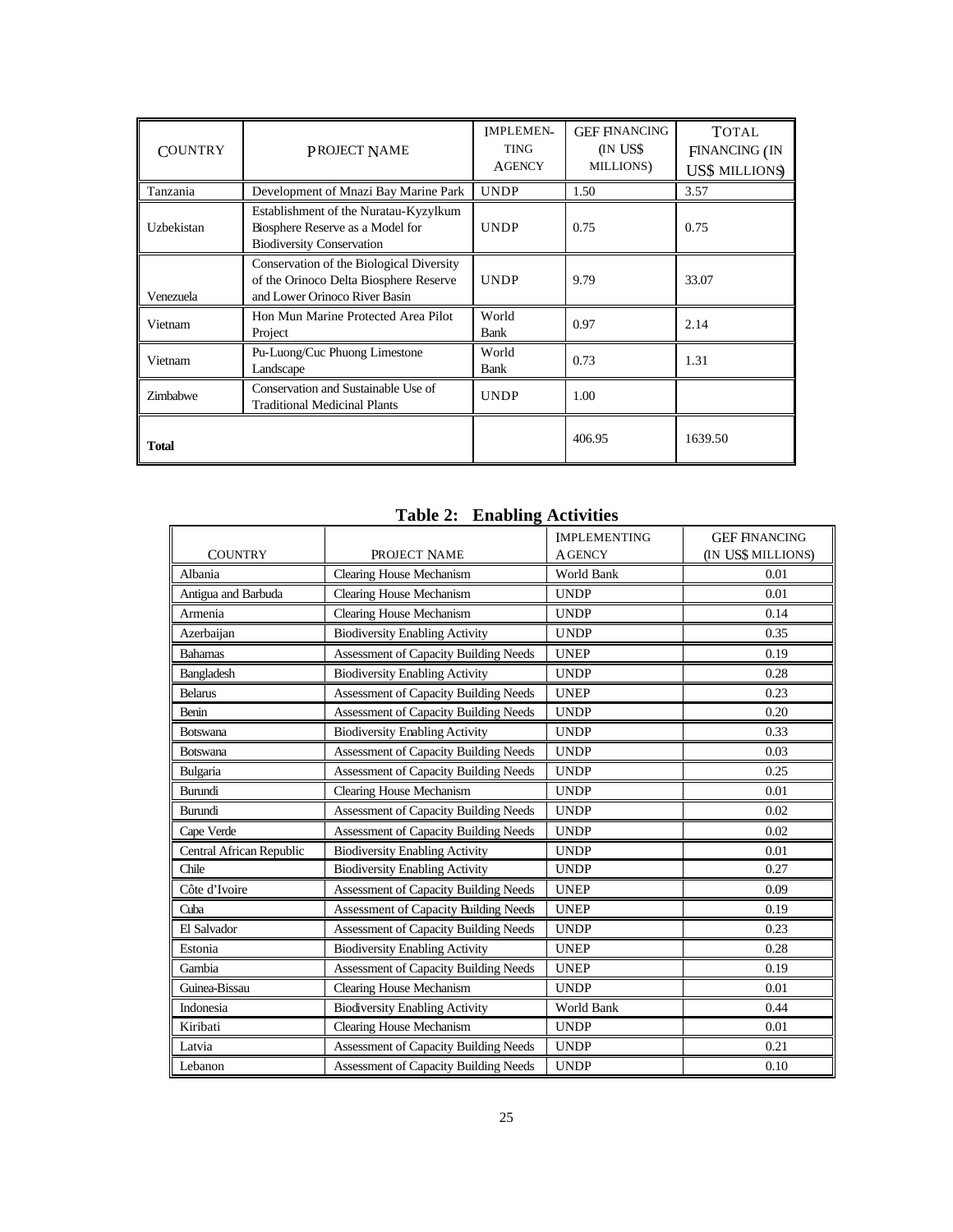|                                     |                                              | <b>IMPLEMENTING</b> | <b>GEF FINANCING</b> |
|-------------------------------------|----------------------------------------------|---------------------|----------------------|
| <b>COUNTRY</b>                      | PROJECT NAME                                 | <b>A GENCY</b>      | (IN US\$ MILLIONS)   |
| <b>Maldives</b>                     | Clearing House Mechanism                     | <b>UNDP</b>         | 0.10                 |
| Mauritania                          | Assessment of Capacity Building Needs        | <b>UNEP</b>         | 0.15                 |
| Micronesia                          | <b>Biodiversity Enabling Activity</b>        | <b>UNDP</b>         | 0.28                 |
| Moldova                             | Assessment of Capacity Building Needs        | World Bank          | 0.30                 |
| Mongolia                            | Assessment of Capacity Building Needs        | World Bank          | 0.20                 |
| Nicaragua                           | <b>Biodiversity Enabling Activity</b>        | <b>UNDP</b>         | 0.25                 |
| Niue                                | Clearing House Mechanism                     | <b>UNDP</b>         | 0.01                 |
| Panama                              | <b>Assessment of Capacity Building Needs</b> | <b>UNEP</b>         | 0.22                 |
| Peru                                | Assessment of Capacity Building Needs        | <b>UNDP</b>         | 0.22                 |
| Saint Lucia                         | Assessment of Capacity Building Needs        | <b>UNEP</b>         | 0.28                 |
| Samoa                               | Clearing House Mechanism                     | <b>UNDP</b>         | 0.01                 |
| Sao Tome and Principe               | <b>Biodiversity Enabling Activity</b>        | World Bank          | 0.16                 |
| Sierra Leone                        | <b>Biodiversity Enabling Activity</b>        | <b>UNDP</b>         | 0.28                 |
| Sri Lanka                           | Clearing House Mechanism                     | <b>UNDP</b>         | 0.01                 |
| Sudan                               | Assessment of Capacity Building Needs        | <b>UNDP</b>         | 0.10                 |
| Syria                               | Assessment of Capacity Building Needs        | <b>UNDP</b>         | 0.12                 |
| Swaziland                           | Clearing House Mechanism                     | <b>UNDP</b>         | 0.01                 |
| Tajikistan                          | <b>Biodiversity Enabling Activity</b>        | <b>UNDP</b>         | 0.19                 |
| The Former Republic of<br>Macedonia | <b>Biodiversity Enabling Activity</b>        | World Bank          | 0.34                 |
| Togo                                | <b>Biodiversity Enabling Activity</b>        | World Bank          | 0.24                 |
| Turkmenistan                        | <b>Biodiversity Enabling Activity</b>        | <b>UNDP</b>         | 0.30                 |
| Ukraine                             | Assessment of Capacity Building Needs        | World Bank          | 0.32                 |
| Vanuatu                             | <b>Biodiversity Enabling Activity</b>        | <b>UNEP</b>         | 0.13                 |
| Yemen                               | Assessment of Capacity Building Needs        | <b>UNDP</b>         | 0.10                 |
| <b>Grand Total</b>                  |                                              |                     | 8.42                 |

## **Table 3: Project Preparation Activities**

|                                                                                                                                 |                                                                                                                                      | <b>IMPLEMENTING</b> | <b>GEF FINANCING</b> |
|---------------------------------------------------------------------------------------------------------------------------------|--------------------------------------------------------------------------------------------------------------------------------------|---------------------|----------------------|
| <b>COUNTRY</b>                                                                                                                  | <b>PROJECT NAME</b>                                                                                                                  | <b>AGENCY</b>       | (IN US\$ MILLIONS)   |
| Regional                                                                                                                        |                                                                                                                                      | <b>UNEP</b>         | 0.34                 |
| (Armenia, Bolivia, Madagascar, Sri<br>Lanka, Uzbekistan)                                                                        | In-Situ Conservation of Crop Wild Relatives                                                                                          |                     |                      |
| Regional<br>(China, Iran, Kazakhstan, Russian<br>Federation)                                                                    | Development of a Wetland Site and Flyway<br>Network for Conservation of the Siberian Crane<br>and Other Migratory Waterbirds in Asia | <b>UNEP</b>         | 0.35                 |
| Regional (Cameroon, Congo,<br>Gabon)                                                                                            | Conservation of Transboundary Bio diversity in<br>the Minkebe-Odala-Dja Interzone in Gabon,<br>Congo, and Cameroon                   | <b>UNDP</b>         | 0.35                 |
| Regional<br>(Estonia, Gambia, Hungary,<br>Lithuania, Mauritania, Niger,<br>Nigeria, Senegal, South Africa,<br>Tanzania, Turkey) | Enhancing Conservation of the Critical Network<br>of Wetlands Required by Migratory Water Birds<br>on the African Eurasian Flyways.  | <b>UNEP</b>         | 0.35                 |
| Regional<br>(Russian Federation, Kazakhstan)                                                                                    | Bioregional Biodiversity Conservation in the<br>Altai-Sayan Mountain Eco-Region Phase I                                              | <b>UNDP</b>         | 0.35                 |
| Regional<br>(Benin, Burkina Faso, Côte d'Ivoire,                                                                                | Building Scientific and Technical Capacity for<br>Effective Management and Sustainable Use of                                        | <b>UNEP</b>         | 0.35                 |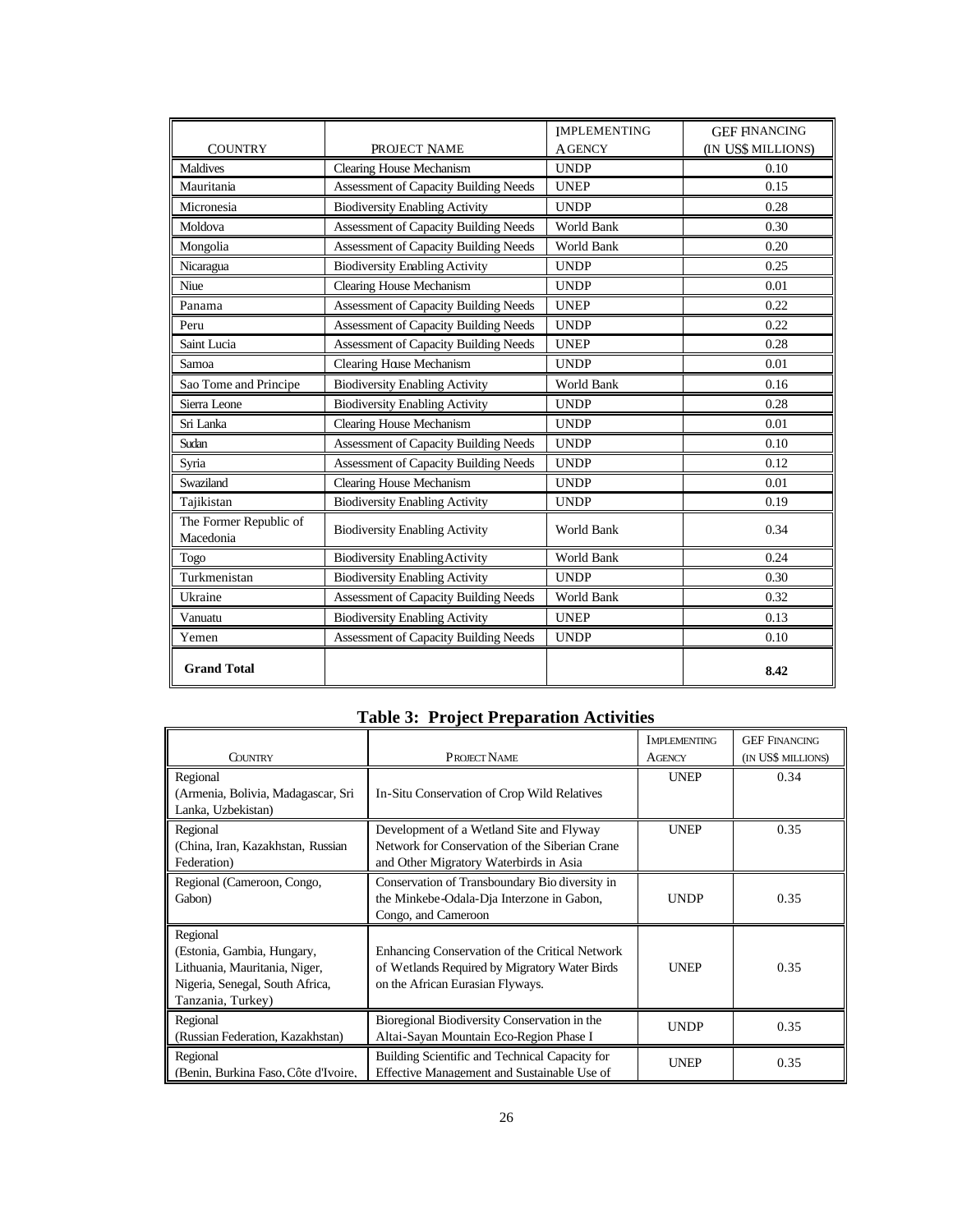| Mali, Niger)                                                                                                                      | Dryland Biodiversity in West African Biosphere<br>Reserves                                                           |                           |      |
|-----------------------------------------------------------------------------------------------------------------------------------|----------------------------------------------------------------------------------------------------------------------|---------------------------|------|
| Regional<br>(Egypt, Ghana, Kenya,<br>Mozambique, Nigeria, Senegal,<br>South Africa, Sudan, Tanzania,<br>Tunisia, Uganda, Zambia,) | The Kijani Initiative                                                                                                | World Bank/<br><b>IFC</b> | 0.35 |
| Armenia                                                                                                                           | Natural Resources Management and Poverty<br>Reduction                                                                | World Bank                | 0.21 |
| Benin                                                                                                                             | Coastal Zone Integrated Management Program                                                                           | World Bank                | 0.35 |
| <b>Brazil</b>                                                                                                                     | Integrated Management of Freshwater<br>Biodiversity and Water Resources in the Amazon                                | World Bank                | 0.21 |
| Cambodia                                                                                                                          | Integrated Resource Management and<br>Development in the Tonle Sap Region                                            | <b>UNDP/ADB</b>           | 0.35 |
| Cape Verde                                                                                                                        | Conservation of Biodiversity Through Integrated<br>Participatory Community Management                                | <b>UNDP</b>               | 0.35 |
| China                                                                                                                             | Songhua River Flood and Wetland Management<br>Project                                                                | World Bank/<br>ADB        | 0.33 |
| China                                                                                                                             | Yunnan Comprehensive Agricultural<br>Development and Biodiversity Conservation<br>Project                            | UNDP/ADB                  | 0.35 |
| China                                                                                                                             | Biodiversity Management in the Coast al Area of<br>China's South Sea                                                 | <b>UNDP</b>               | 0.32 |
| China                                                                                                                             | Preservation of Biodiversity in China                                                                                | <b>UNDP</b>               | 1.68 |
| Croatia                                                                                                                           | Karst Ecosystems Conservation Project                                                                                | World Bank                | 0.23 |
| Cuba                                                                                                                              | Strengthening the National System of Protected<br>Areas                                                              | <b>UNDP</b>               | 0.15 |
| El Salvador                                                                                                                       | Natural Resources Management through<br>Conservation and Restoration of Environmental<br><b>Services</b>             | World Bank                | 0.35 |
| Gabon                                                                                                                             | Program for Forestry and Environment                                                                                 | World Bank                | 0.30 |
| Guinea                                                                                                                            | Guinean Coastal Zone Integrated Management<br>and Preservation of Biodiversity                                       | World Bank                | 0.35 |
| Guinea                                                                                                                            | Conservation of Biodiversity Through Integrated<br>Participatory Community Management in the<br>Nimba Mountains      | <b>UNDP</b>               | 0.33 |
| Haiti                                                                                                                             | Sustaining Conservation and Protected Areas<br>Management                                                            | World Bank                | 0.35 |
| India                                                                                                                             | Demonstration Project for the Conservation and<br>Sustainable Utilization of Medicinal Plants Use in<br>Biodiversity | <b>UNDP</b>               | 0.34 |
| Indonesia                                                                                                                         | Komodo National Park Collaborative<br>Management Initiative                                                          | World<br>Bank/IFC         | 0.35 |
| Jamaica                                                                                                                           | Cockpit Country Conservation Project                                                                                 | World Bank                | 0.16 |
| Jamaica                                                                                                                           | Coastal Zone Management in Portland Bight:<br><b>Demonstration Project</b>                                           | UNDP/IADB                 | 0.51 |
| Jordan                                                                                                                            | Conservation of Medicinal Plants Project                                                                             | World Bank                | 0.35 |
| Kazakhstan                                                                                                                        | In-Situ Conservation of Kazakhstan's Mountain<br>Agrobiodiversity                                                    | <b>UNDP</b>               | 0.23 |
| Lithuania                                                                                                                         | Conservation of Inland Wetland Biodiversity                                                                          | <b>UNDP</b>               | 0.18 |
| Malaysia                                                                                                                          | Conservation of Biodiversity in the Marine Parks<br>of Peninsular Malaysia                                           | <b>UNDP</b>               | 0.15 |
| Malaysia                                                                                                                          | Conservation of Biological Diversity Through                                                                         | <b>UNDP</b>               | 0.19 |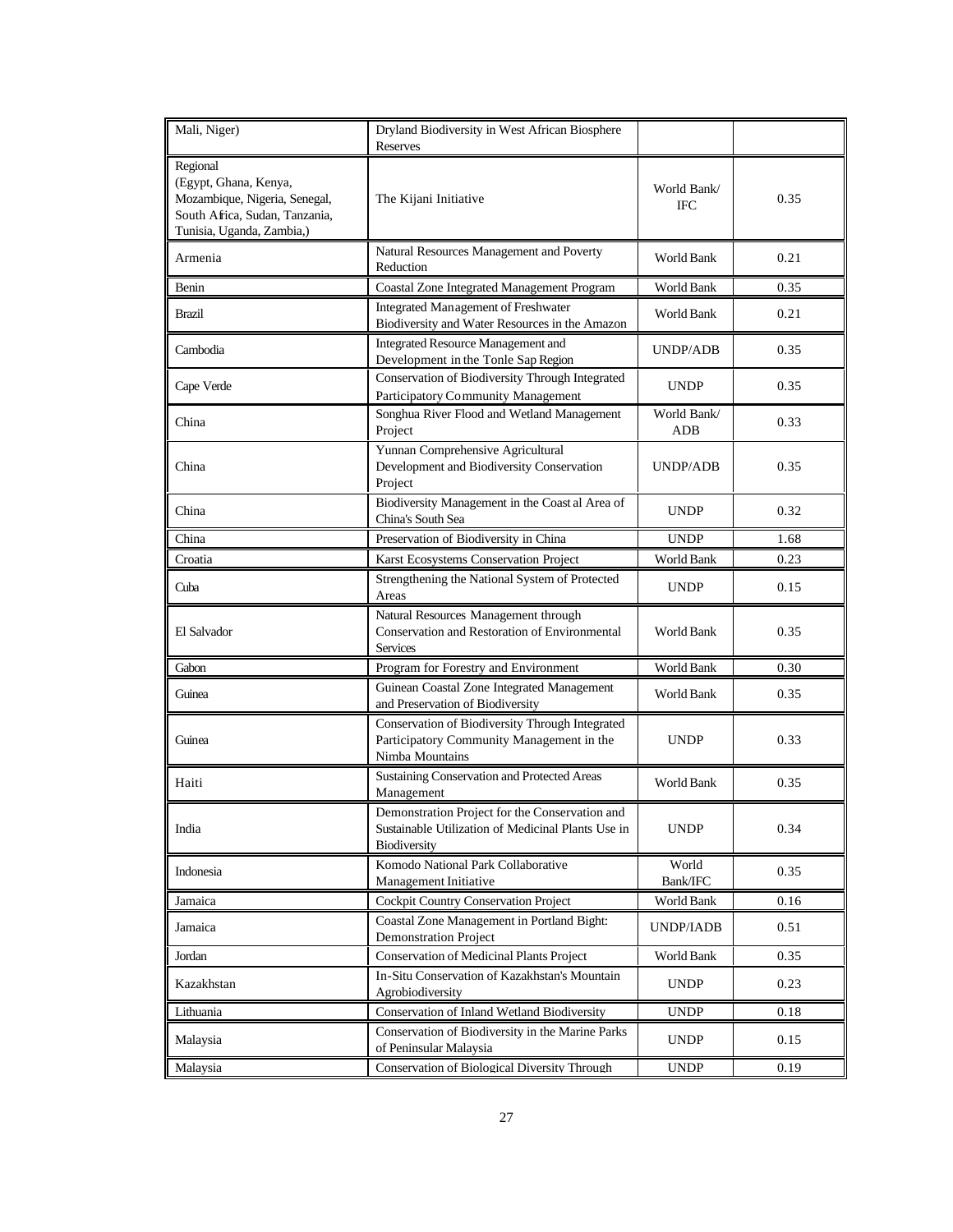|                           | <b>Sustainable Forest Management Practices</b>                                                                                               |                    |      |
|---------------------------|----------------------------------------------------------------------------------------------------------------------------------------------|--------------------|------|
| Maldives                  | Conservation and Sustainable Use of Biodiversity<br>Associated with Coral Reefs in the Maldives                                              | <b>UNDP</b>        | 0.33 |
| Mali                      | Community-Based Natural Resources and<br>Biodiversity Conservation in the Interior Delta of<br>Niger, Mopti Region                           | World Bank         | 0.34 |
| Mali                      | Mali Transboundary Arid Rangeland Biodiversity<br>Project                                                                                    | World Bank         | 0.35 |
| Mongolia                  | Conservation and Sustainable Use of Biodiversity<br>in the Altai-Sayan Eco-Region of Mongolia                                                | <b>UNDP</b>        | 0.35 |
| Nepal                     | Linking Biodiversity Conservation in Protected<br>Areas and Productive Landscapes in Nepal's<br>Lowland Terai and Eastern Himalayas          | <b>UNDP</b>        | 0.24 |
| Niger                     | Natural Resource Management in Air Tenere<br>Reserve                                                                                         | World Bank         | 0.30 |
| Pakistan                  | Protection and Management of Pakistan<br>Wetlands                                                                                            | <b>UNDP</b>        | 0.34 |
| Papua New Guinea          | Community-Based Coastal and Marine<br>Conservation in the Milne Bay Province                                                                 | <b>UNDP</b>        | 0.35 |
| Peru                      | Strengthening Biodiversity Conservation and<br>Protected Area Management Through Increased<br>Civil Society and Private Sector Participation | World Bank         | 0.35 |
| Philippines               | River Basin and Watershed Management<br>Program (Liguasan Marsh Biodiversity)                                                                | World Bank         | 0.35 |
| Philippines               | <b>Integrated Coastal Resources Management</b><br>Project                                                                                    | <b>UNDP/ADB</b>    | 0.33 |
| Republic of Korea         | <b>Conservation of Globally Significant Wetlands</b>                                                                                         | <b>UNDP</b>        | 0.35 |
| <b>Russian Federation</b> | Fire Management in High Biodiversity Value<br>Forests in the Amur and Sikhote-Alin Ecoregions                                                | World Bank         | 0.24 |
| <b>Russian Federation</b> | Integrated Ecosystem Approach to Conserve<br>Biodiversity and Minimize Habitat<br>Fragmentation in the Russian Arctic: Phase I               | <b>UNEP</b>        | 0.35 |
| <b>Russian Federation</b> | Conservation of Wetland Biodiversity in the<br>Lower Volga Region                                                                            | <b>UNDP</b>        | 0.27 |
| Senegal                   | Marine and Coastal Biodiversity Conservation                                                                                                 | World Bank         | 0.35 |
| Solomon Islands           | Marine Resources Management and Conservation<br>Project                                                                                      | <b>UNDP/ADB</b>    | 0.15 |
| South Africa              | Greater Addo Elephant Park Conservation<br>Project                                                                                           | World Bank         | 0.34 |
| St. Lucia                 | Coastal/Wetland Ecosystem Conservation and<br>Sustainable Livelihoods                                                                        | World Bank         | 0.11 |
| Swaziland                 | Biodiversity Conservation and Participatory<br>Development Project                                                                           | World Bank         | 0.35 |
| Syria                     | Biodiversity Conservation and Protected Area<br>Management                                                                                   | <b>UNDP</b>        | 0.19 |
| Tanzania                  | Eastern Arc Forest Conservation and<br><b>Management Project</b>                                                                             | UNDP/World<br>Bank | 0.35 |
| Tunisia                   | Gulf of Gabes Marine and Coastal Resources<br>Protection                                                                                     | World Bank         | 0.35 |
| Uganda                    | Conservation of Biodiversity in the Albertine Rift<br><b>Valley Forest</b>                                                                   | <b>UNDP</b>        | 0.33 |
| Zambia                    | Community-Based Natural Resources<br>Management and Biodiversity Conservation in                                                             | World Bank         | 0.24 |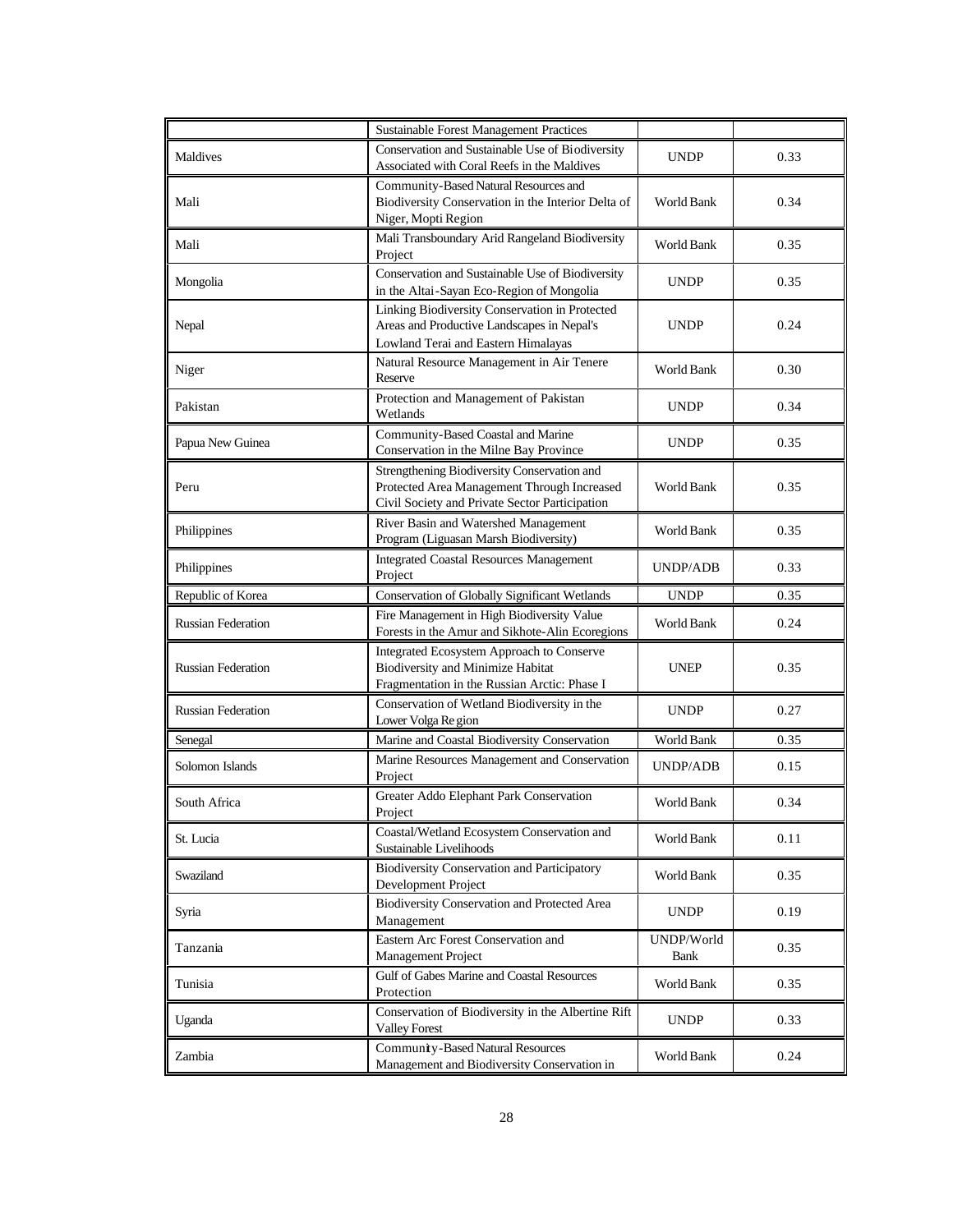|              | the Lukanga Swamps Watershed Area                           |            |       |
|--------------|-------------------------------------------------------------|------------|-------|
| Zambia       | Securing the Environment for Economic<br>Development (SEED) | World Bank | 0.24  |
| <b>Total</b> |                                                             |            | 18.95 |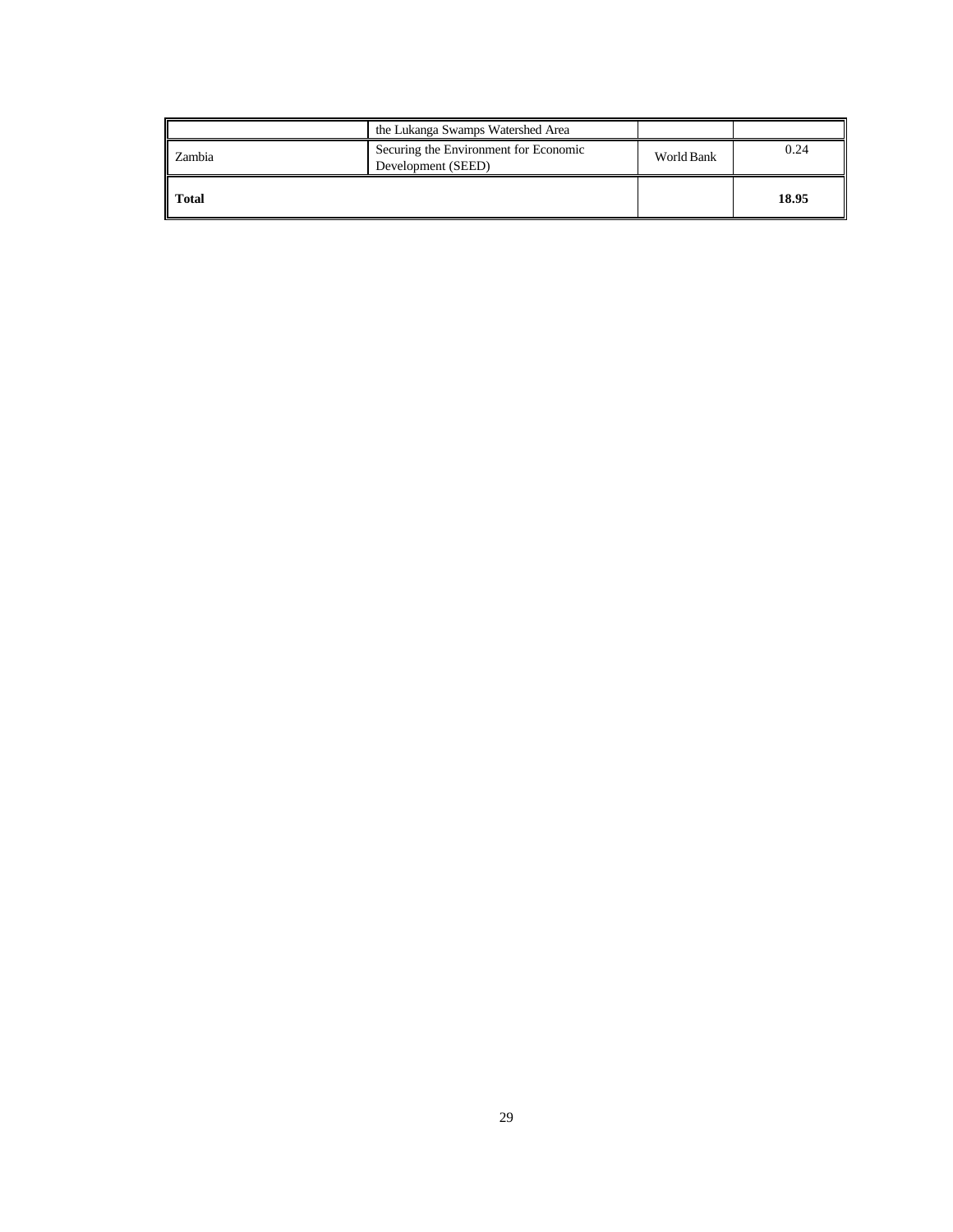### **Annex C**

#### **SYNTHESIS OF PROJECTS IN THE AREA OF BIODIVERSITY** <sup>23</sup>

1. The GEF contributes to global biodiversity conservation and sustainable use by aligning its programs and projects with global and national biodiversity priorities and strengthening its partnerships with in -country institutions. As the financial mechanism for the Convention on Biological Diversity (CBD), GEF addresses issues of global importance under its operational programs  $(OPs)^{24}$ . Aside from the OPs, the GEF also funds other types of projects, including those dealing with short-term response measures, targeted research, enabling activities (EA), and the clearing house mechanism (CHM). The biodiversity program status review (PSR) provides an overview of the status in GEF support for conservation and sustainable use of biodiversity. This PSR describes the portfolio of projects from FY91 to  $FY01$ .<sup>25</sup>

#### **I. BIODIVERSITY PORTFOLIO OVERVIEW**

2. During the period of FY 1992 to 2001, the GEF financed over \$1.3 billion to 446 projects in 123 developing countries and economies in transition. As of FY01, there are 167 full-sized projects with a total GEF allocation of \$1.2 billion and 65 medium-sized projects,<sup>26</sup> with an allocation of \$48.2 million. In addition, GEF supports enabling activities and the clearing house mechanism to foster national biodiversity strategies and action plans. By June 2001, some 214 EAs and CHMs were financed, with a total GEF allocation of \$76.2 million (Table 1).

| Type of Project | FY91-FY94     |                | <b>FY95-FY01</b> |                 | Total  |                 |  |  |
|-----------------|---------------|----------------|------------------|-----------------|--------|-----------------|--|--|
|                 | <b>Number</b> | $(\text{\$m})$ | Number           | $(\text{\$ m})$ | Number | $(\text{\$ m})$ |  |  |
| Full            | 60            | 316.8          | 107              | 939.6           | 167    | 1256.4          |  |  |
| Medium-Sized    | n/a27         | n/a            | 65               | 48.2            | 65     | 48.2            |  |  |
| EA/CHM          | n/a28         | n/a            | 214              | 76.2            | 214    | 76.2            |  |  |
| Total           | 60            | 316.8          | 386              | 1064.0          | 446    | 1380.8          |  |  |

Table 1. GEF Financed Biodiversity Conservation Projects (FY91-FY01)

3. GEF Operational Programs. In terms of classification of projects by operational program, the operational program on forests continues to have the largest number of projects and GEF allocation, with a total of 87 projects and an allocation of \$538.2 million.<sup>29</sup> This is followed by the operational program on coastal, marine, and freshwater, with 59 projects and an allocation of \$262.2 million. Operational programs on arid and semi-arid and on mountains consist of 46 projects and \$224.5 million, and 20 projects and \$120.4 million, respectively. In addition,

j

<sup>23</sup> This has been based on *Biological Diversity Focal Area Program Status Review* (FY 1992-2001).

 $24$  The operational programs represent the following ecosystems: (a) arid and semi-arid; (b) coastal, marine, and freshwater; (c) forest; and (d) mountain. The operational programs on integrated ecosystem management and on agricultural biodiversity are recent additions.

<sup>&</sup>lt;sup>25</sup> The GEF defines a fiscal year (FY) as the period from July  $1<sup>st</sup>$  to June 30<sup>th</sup> of each year.

<sup>&</sup>lt;sup>26</sup> Medium-sized projects are classified by their funding ceiling of \$1.0 million.

 $27$  FY91-FY94 corresponds to the GEF's Pilot Phase; medium-sized projects and enabling activities were started after FY95.

<sup>&</sup>lt;sup>28</sup> Four projects (Global Biodiversity Country Case Studies Phase I and Phase II, Biodiversity Data Management Capacitation, and Vietnam Conservation Training) in FY91-FY94 are classified as enabling activities but counted under FY91-FY94.

 $^{29}$  In terms of the distribution of projects by operational program (OP), it is recognized that many of the projects, in addition to the assigned primary OP, also fall within classifications of other ecosystems.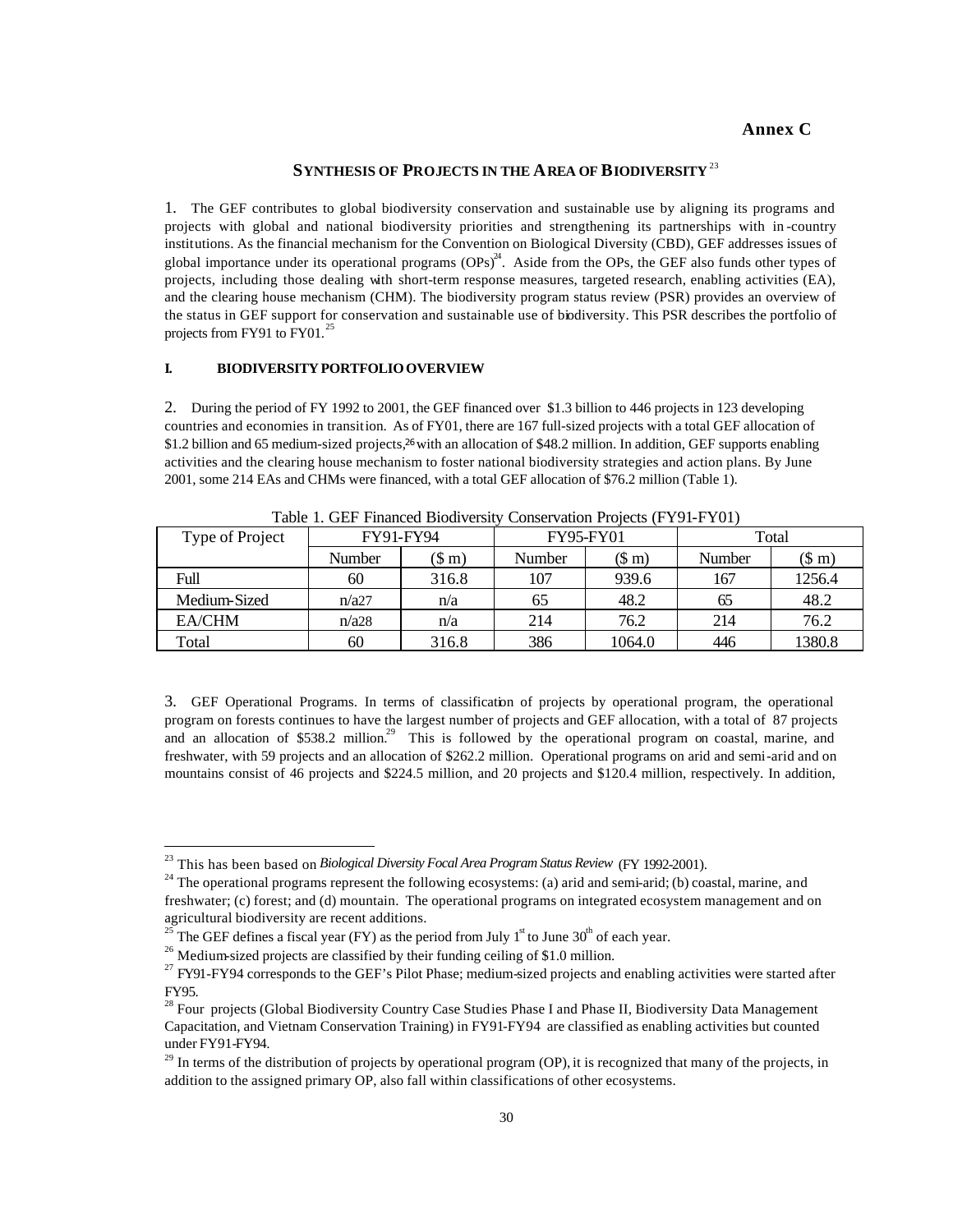there are 20 projects dealing with short-term response measures (10 projects in FY91-94), with an allocation of  $$159.1$  million.<sup>30</sup>

4. GEF Co-Financing. Total co-financing mobilized exceeded \$2.6 billion, or about twice the GEF allocation. Sources of co-financing range from government counterpart contributions, which include in some cases local government funding; bilateral and other multilateral donors; and internal funding from the Implementing Agencies (IAs) – UNEP, UNDP and the World Bank. Some projects receive contributions from non-governmental sources such as the private sector and non-governmental organizations (NGOs).

5. Growth of GEF Financed Projects. GEF allocations grew from less than \$317.0 million during the pilot phase (FY91-FY94) to over \$1.3 billion by FY01. The largest mobilized co-financing occurred in FY01, at \$842.2 million – equivalent to four times GEF's allocation.

6. Pipeline of New Projects. The GEF's pipeline of projects covers new projects that are anticipated for FY02 to FY06. There are 87 projects in GEF's pipeline, with 74 percent (64 projects) receiving over \$20.6 million of project preparation funding (PDF-B). The pipeline contains a substantial number of projects that cover key COP/CBD issues. For example, more than 40 percent of project concepts contain elements substantively addressing issues identified by the guidance provided by the Conference of the Parties at its fifth meeting: humid drylands, forests, indigenous communities, benefit sharing, incentive measures, monitoring, and taxonomy. One-third of concepts address issues related to other conventions, such as migratory species and World Natural and Cultural Heritage sites.

#### **II. PORTFOLIO ANALYSIS AND REVIEWS**

7. The biodiversity portfolio is analyzed in relation to port folio coverage and gaps, and responsiveness to the guidance provided by the Conference of the Parties. Issues mentioned in the GEF Biodiversity Program Study (BPS), the annual GEF Project Performance Review, STAP Review, and other relevant studies undertaken through the different operational programs are also included. These reviews also cover some of the cross-cutting concerns related to: (a) defining linkages with other focal areas of GEF, in particular, climate change adaptation, land degradation, and impacts of the spread of persistent organic pollutants; (b) improving project effectiveness; (c) mobilizing resources and co-financing; (d) addressing root causes of biodiversity loss; (e) identifying scientific and technical issues; and (f) enhancing stake holder participation.

#### **PORTFOLIO COVERAGE**

j

8. *The GEF Operational Strategy* defines the scope and expected coverage by ecosystem. In addition to the primary operational program assigned, many projects cover other ecosystems. There are also projects that are classified as multi-operational programs, including projects which deal with cross-cutting concerns such as capacity building. Projects dealing with short -term response measures are identified separately. Thus, the analysis of portfolio balance by ecosystem, as reflected in the operational program classifications, provides a convenient means of categorizing projects for tracking purposes. Consequently, coverage and gaps in each operational program should be viewed within the limitations of classifications of projects.<sup>31</sup>

9. Operational Program on Arid and Semi-Arid. Most of the projects concentrate on management of the following: (a) soil and water conservation and restoration of degraded areas to conserve biodiversity; (b) natural resources management activities which emphasize integrated resource use with conservation and development (e.g., use and distribution of water to spread out grazing pressure and preserve vegetation deterioration; and (c) energy conservation emphasizing tree-based approaches and alternative energy sources to conserve natural vegetation. There are currently 46 projects with a total GEF allocation of \$224.5 million and co-financing of about \$444.0 million. A new operational program on agricultural biodiversity will broaden the interventions within this

<sup>&</sup>lt;sup>30</sup> Short-term response measures are not integral parts of the operational programs but are still cost-effective, enable the GEF to respond to an urgent need, or seize a promising country-driven opportunity in a timely manner.

 $31$  Note that the coverage excludes projects classified as short-term response measures.